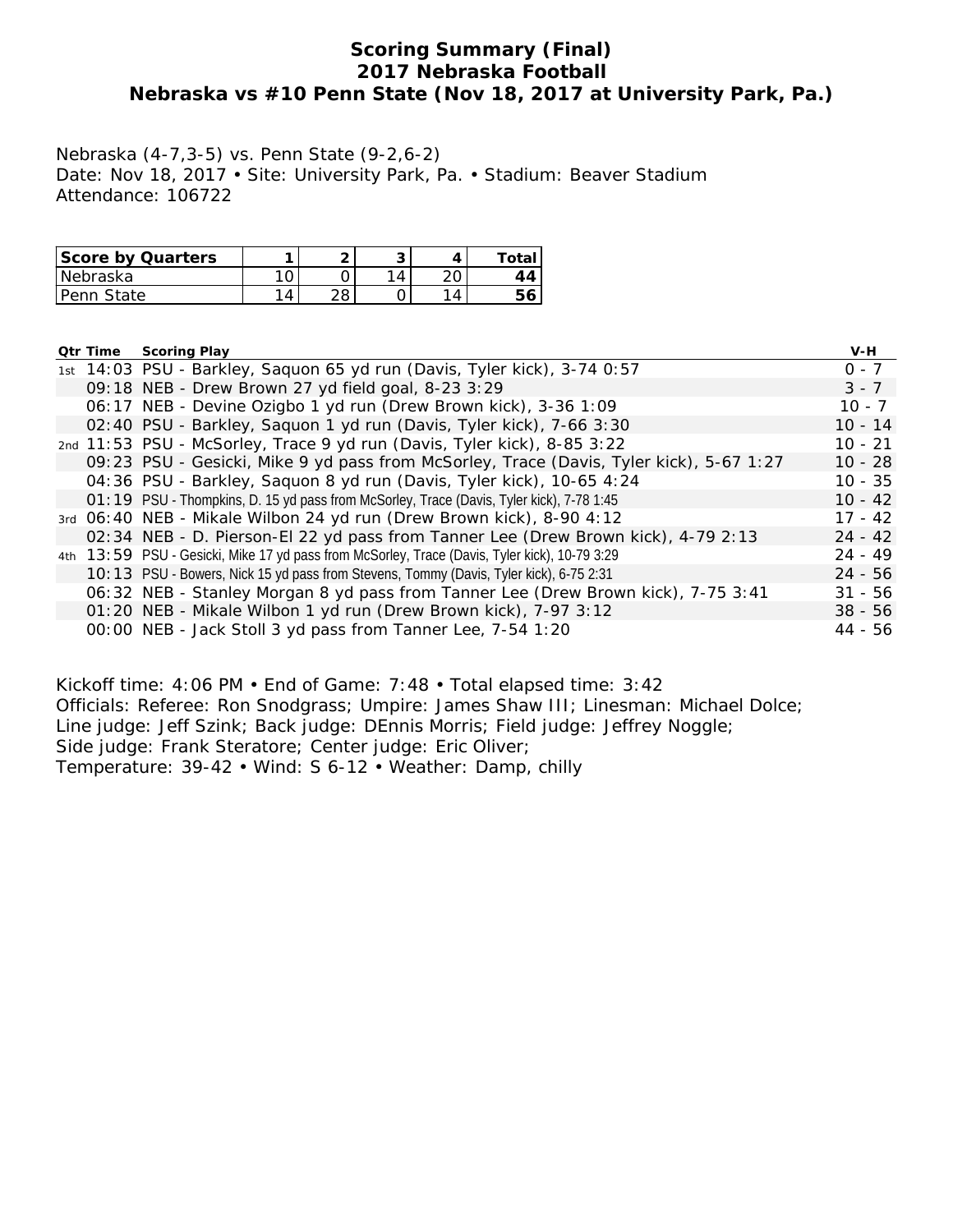## **Team Statistics (Final) 2017 Nebraska Football Nebraska vs #10 Penn State (Nov 18, 2017 at University Park, Pa.)**

|                                        | <b>NEB</b>       | <b>PSU</b>     |
|----------------------------------------|------------------|----------------|
| <b>FIRST DOWNS</b>                     | 21               | 32             |
| Rushing                                | 4                | 9              |
| Passing                                | 16               | 18             |
| Penalty                                | $\mathbf{1}$     | 5              |
| <b>NET YARDS RUSHING</b>               | 67               | 263            |
| <b>Rushing Attempts</b>                | 26               | 35             |
| Average Per Rush                       | 2.6              | 7.5            |
| <b>Rushing Touchdowns</b>              | 3                | $\overline{4}$ |
| Yards Gained Rushing                   | 94               | 267            |
| Yards Lost Rushing                     | 27               | 4              |
| <b>NET YARDS PASSING</b>               | 399              | 346            |
| Completions-Attempts-Int               | $26 - 41 - 0$    | $26 - 39 - 0$  |
| Average Per Attempt                    | 9.7              | 8.9            |
| Average Per Completion                 | 15.3             | 13.3           |
| Passing Touchdowns                     | 3                | 4              |
| <b>TOTAL OFFENSE YARDS</b>             | 466              | 609            |
| Total offense plays                    | 67               | 74             |
| Average Gain Per Play                  | 7.0              | 8.2            |
| Fumbles: Number-Lost                   | $0 - 0$          | $1 - 1$        |
| Penalties: Number-Yards                | 9-89             | $5 - 39$       |
| <b>PUNTS-YARDS</b>                     | 8-339            | 4-158          |
| Average Yards Per Punt                 | 42.4             | 39.5           |
| Net Yards Per Punt                     | 41.5             | 38.8           |
| Inside 20                              | 2                | $\overline{2}$ |
| $50+Yards$                             | 1                | 1              |
| Touchbacks                             | 0                | 0              |
| Fair catch                             | 2                | 0              |
| KICKOFFS-YARDS                         | $6 - 314$        | $9 - 561$      |
| Average Yards Per Kickoff              | 52.3             | 62.3           |
| Net Yards Per Kickoff                  | 38.3             | 42.4           |
| Touchbacks                             | 0                | 3              |
| Punt returns: Number-Yards-TD          | $1 - 3 - 0$      | $2 - 7 - 0$    |
| Average Per Return                     | 3.0              | 3.5            |
| Kickoff returns: Number-Yds-TD         | $4 - 104 - 0$    | $5 - 84 - 0$   |
| Average Per Return                     | 26.0             | 16.8           |
| Interceptions: Number-Yds-TD           | $0 - 0 - 0$      | $0 - 0 - 0$    |
| Fumble Returns: Number-Yds-TD          | $0 - 0 - 0$<br>0 | $0 - 0 - 0$    |
| Miscellaneous Yards<br>Possession Time | 29:49            | 0<br>30:11     |
| 1st Quarter                            | 8:19             | 6:41           |
| 2nd Quarter                            | 3:26             | 11:34          |
| 3rd Quarter                            | 8:36             | 6:24           |
| 4th Quarter                            | 9:28             | 5:32           |
| <b>Third-Down Conversions</b>          | 5 of 15          | 8 of 12        |
| Fourth-Down Conversions                | 1 of 1           | 0 of 0         |
| Red-Zone Scores-Chances                | $5 - 5$          | $7 - 7$        |
| Touchdowns                             | $4 - 5$          | $7 - 7$        |
| Field goals                            | $1 - 5$          | $0 - 7$        |
| Sacks By: Number-Yards                 | $2 - 4$          | $4 - 25$       |
| <b>PAT Kicks</b>                       | $5 - 5$          | $8 - 8$        |
| <b>Field Goals</b>                     | 1-1              | 0-0            |
| Points off turnovers                   | 3                | 0              |
|                                        |                  |                |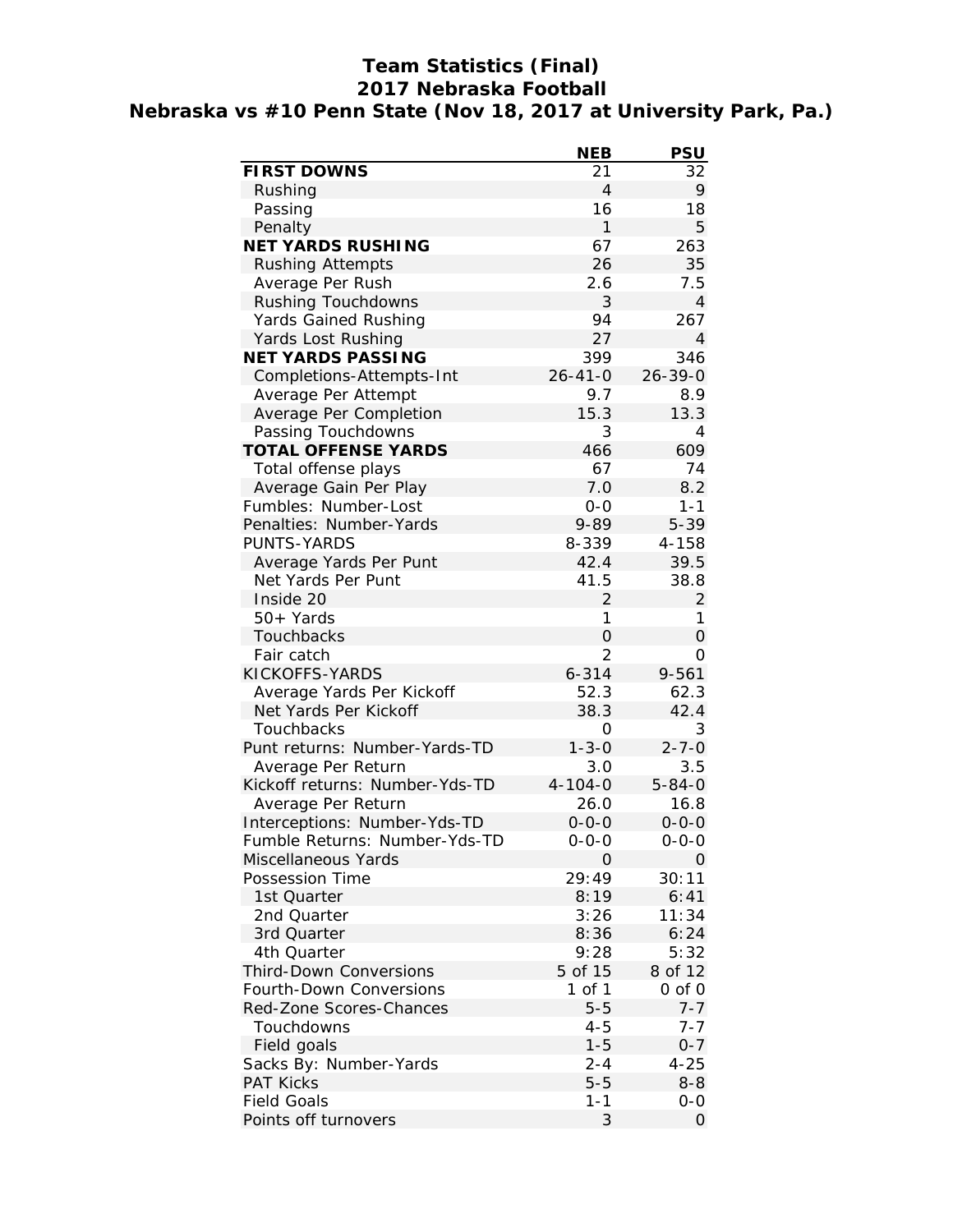## **Individual Statistics (Final) 2017 Nebraska Football Nebraska vs #10 Penn State (Nov 18, 2017 at University Park, Pa.)**

### **Nebraska**

| <b>Rushing</b>       |    | No. Gain Loss Net TD |    |     |                   | Lg | Avg    |
|----------------------|----|----------------------|----|-----|-------------------|----|--------|
| Mikale Wilbon        | 10 | 53                   | Ο  | 53  | $\mathcal{P}$     | 24 | 5.3    |
| Devine Ozigbo        |    | 14                   | 2  | 12  | 1                 | 5  | 1.7    |
| Jaylin Bradley       |    | 9                    | Ω  | 9   | Ω                 | 9  | 9.O    |
| JD Spielman          |    | 8                    | Ω  | 8   | Ω                 | 8  | 8.0    |
| <b>Tyjon Lindsey</b> |    |                      | Ω  |     | $\mathbf{\Omega}$ |    | 1.0    |
| Tanner Lee           | 6  | 9                    | 25 | -16 | 0                 | 6  | $-2.7$ |
| Totals               | 26 | 94                   | 27 | 67  | ੨                 | 24 | 26     |

| Passing       | $C - A - I$   |      | Yds TD Long Sack |   |
|---------------|---------------|------|------------------|---|
| Tanner Lee    | 26-41-0       | 399  | $-51$            | 4 |
| <b>Totals</b> | $26 - 41 - 0$ | 399. | 51               | 4 |

| Receiving             |    | No. Yards | TD | Long |
|-----------------------|----|-----------|----|------|
| <b>Stanley Morgan</b> |    | 185       |    | 51   |
| JD Spielman           | 6  | 96        |    | 31   |
| <b>Tyler Hoppes</b>   | 6  | 43        | Ω  | 16   |
| D. Pierson-El         | 4  | 54        |    | 22   |
| Mikale Wilbon         | 2  | 18        |    | 12   |
| Jack Stoll            |    | 3         |    | 3    |
| Totals                | 26 | 399       | ર  | 51   |

| <b>Rushing</b>  |    | No. Gain Loss Net TD Lg Avg |   |       |              |      |     |
|-----------------|----|-----------------------------|---|-------|--------------|------|-----|
| Barkley, Saquon | 17 | 158                         | 0 | - 158 | 3            | 65.  | 9.3 |
| McSorley, Trace | 9  | 50                          | 4 | 46    |              | 1 10 | 5.1 |
| Stevens, Tommy  | 5. | 31                          | 0 | -31   | <sup>o</sup> | - 20 | 6.2 |
| Sanders, Miles  | 4  | 28                          | O | 28    | O.           | - 15 | 7.0 |
| Totals          |    | 35 267                      |   | 4 263 | 4            | 65   | 75  |

| Passing         | $C - A - I$   |     |    | Yds TD Long Sack |              |
|-----------------|---------------|-----|----|------------------|--------------|
| McSorley, Trace | $24 - 36 - 0$ | 325 | -3 | 43               | 2            |
| Stevens, Tommy  | $2 - 3 - 0$   | 21  |    | 15               | <sup>n</sup> |
| Totals          | $26 - 39 - 0$ | 346 |    | 43               | 2            |

| Receiving       | No. | Yards | TD            | Long |
|-----------------|-----|-------|---------------|------|
| Barkley, Saquon | 6   | 66    | Ω             | 24   |
| Johnson, Juwan  | 5   | 105   | Ω             | 43   |
| Gesicki, Mike   | 4   | 47    | $\mathcal{P}$ | 17   |
| Hamilton, D.    | 4   | 42    | ი             | 14   |
| Stevens, Tommy  | 2   | 22    | Ω             | 13   |
| Blacknall, S.   | 1   | 22    | Ω             | 22   |
| Thompkins, D.   |     | 15    | 1             | 15   |
| Bowers, Nick    |     | 15    | 1             | 15   |
| Sanders, Miles  |     | 6     | Ω             | 6    |
| Pancoast, Tom   |     | 6     | 0             | 6    |
| Totals          | 26  | 346   |               | 43   |

| Punting       |  |          |      | No. Yds Avg Long In20 TB |  |
|---------------|--|----------|------|--------------------------|--|
| C. Lightbourn |  | 339 42.4 | - 53 |                          |  |
| Totals        |  | 339 42.4 | - 53 |                          |  |

|                | Punt |                |   | Kickoff |                     |      | <b>Intercept</b> |  |    |
|----------------|------|----------------|---|---------|---------------------|------|------------------|--|----|
| <b>Returns</b> |      | No Yds         |   |         | Lg No Yds Lg No Yds |      |                  |  | La |
| D. Pierson-El  |      |                | 3 |         |                     |      |                  |  |    |
| JD Spielman    |      |                |   |         | 23                  | -231 |                  |  |    |
| Jaylin Bradley | Ω    | $\mathfrak{g}$ |   |         | 81                  |      |                  |  |    |
| Totals         |      |                | 3 |         | 4 104               | 31   |                  |  |    |

| <b>Field goals</b>    | Otr           | <b>Time</b> | Dist |    | Result        |       |
|-----------------------|---------------|-------------|------|----|---------------|-------|
| Drew Brown            | 1st           | 09:18       |      |    | 27 yards Good |       |
| <b>Kickoffs</b>       |               | No. Yards   | Avq  |    | ΤВ            | OВ    |
| Drew Brown            | 6             | 314         | 52.3 |    | Ο             | O)    |
| All-purpose           | Run           | <b>RCV</b>  | KR   | РR | ΙR            | Total |
| <b>Stanley Morgan</b> | $\mathcal{L}$ | 185         | Ο    | O  | Ω             | 185   |
| JD Spielman           | 8             | 96          | 23   | O  | Ω             | 127   |
| Jaylin Bradley        | 9             | O           | 81   | O  | Ω             | 90    |
| Mikale Wilbon         | 53            | 18          | ი    | ი  | ∩             | 71    |

| Punting         | No. |        | Yds |               |    | Avg Long In20       |          | ΤВ |
|-----------------|-----|--------|-----|---------------|----|---------------------|----------|----|
| Gillikin, Blake |     | 4      | 158 | 39.5          |    | 56                  |          |    |
| Totals          |     | 4      | 158 | 39.5          |    | 56                  | 2        |    |
|                 |     | Punt   |     |               |    | Kickoff Intercept   |          |    |
| <b>Returns</b>  |     | No Yds |     |               |    | Lg No Yds Lg No Yds |          | Lg |
| McPhearson, Z.  |     | -3     | Ο   | Ω             | Ω  |                     | $\left($ | ∩  |
| Thompkins, D.   |     | 10     |     |               | Ω  |                     | O        | O  |
| Earmer Koa      |     |        |     | $\mathcal{D}$ | つつ |                     |          |    |

| Field goals   | Time | Dist |                                                 | <b>Result</b> |  |
|---------------|------|------|-------------------------------------------------|---------------|--|
| Totals        |      |      | 7 10 5 84 34 0                                  |               |  |
| Johnson, Jan  |      |      |                                                 |               |  |
| Polk, Brandon |      |      | $2\;\;55\;\;34$ 0                               |               |  |
| Farmer, Koa   |      |      | $0 \begin{vmatrix} 2 & 22 & 12 \end{vmatrix}$ 0 |               |  |
|               |      |      |                                                 |               |  |

| Kickoffs           |     | No. Yards  | Avg  |           | ΤВ  | OВ    |
|--------------------|-----|------------|------|-----------|-----|-------|
| Davis, Tyler       |     | 561        | 62.3 |           | 3   |       |
| <b>All-purpose</b> | Run | <b>Rcv</b> | KR   | <b>PR</b> | IR. | Total |
| Barkley, Saquon    | 158 | 66         | 0    | O         |     | 224   |
| Johnson, Juwan     |     | 105        | O    | O         | Ω   | 105   |
| Polk, Brandon      | O)  | Ω          | 55   | O         | O   | 55    |
| Stevens, Tommy     | 31  | 22         | O    |           |     | 53    |

FUMBLES: Nebraska-None. Penn State-McPhearson, Z. 1-1.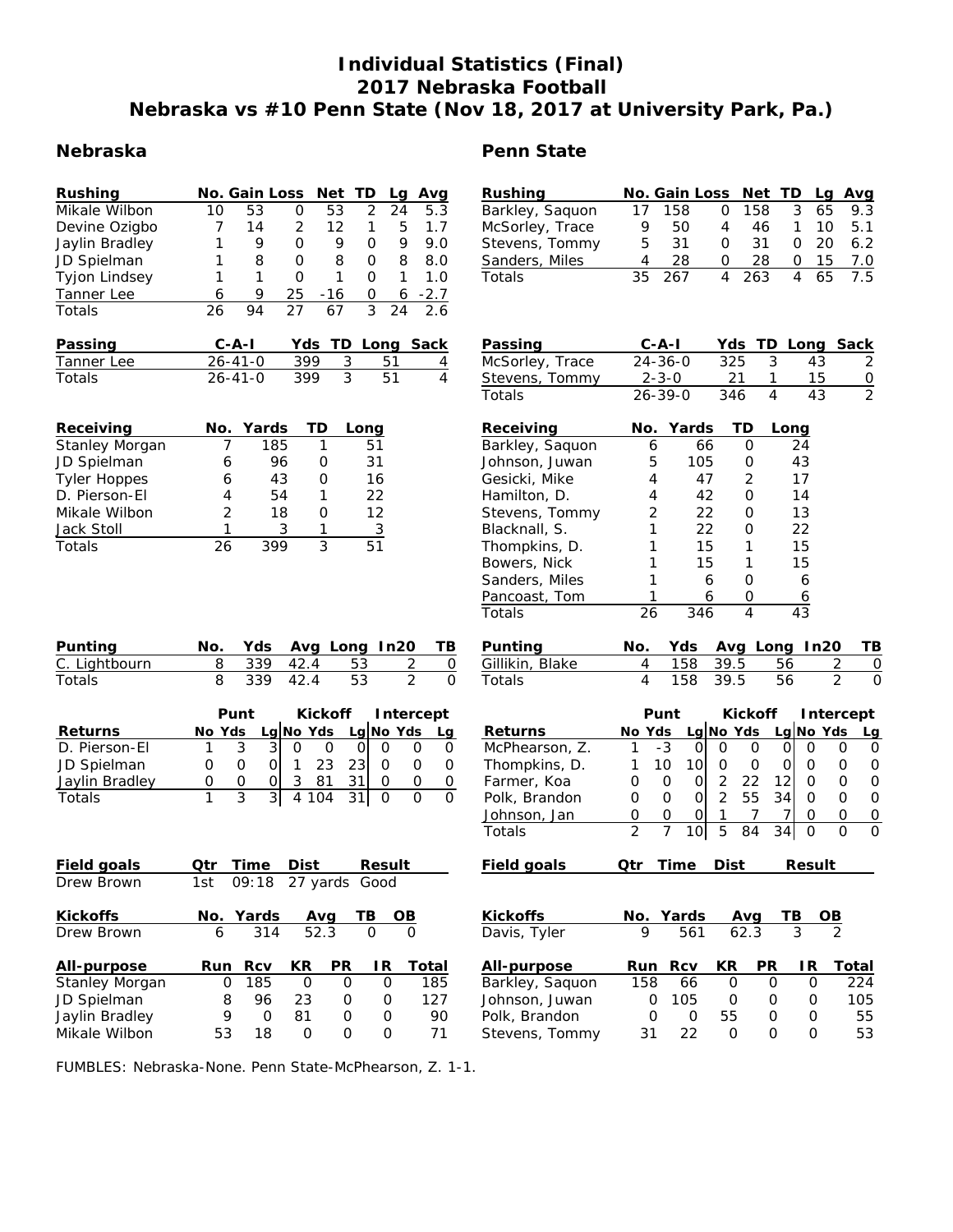### **Defensive Statistics (Final) 2017 Nebraska Football Nebraska vs #10 Penn State (Nov 18, 2017 at University Park, Pa.)**

| #              | Nebraska                                | Solo            |                     |                   | Ast Total Sacks-Yds      | <b>TFL-Yds</b>           |                          |                          | FF FR-Yds Int-Yds BrUp Blks QBH |                          |                                                      |                          |
|----------------|-----------------------------------------|-----------------|---------------------|-------------------|--------------------------|--------------------------|--------------------------|--------------------------|---------------------------------|--------------------------|------------------------------------------------------|--------------------------|
| $\overline{3}$ | Marcus Newby                            | 5               | 5                   | 10                |                          |                          |                          |                          |                                 |                          |                                                      |                          |
| 7              | Mohamed Barry                           | 4               | $\mathfrak{Z}$      | $\overline{7}$    |                          |                          | $\overline{a}$           |                          |                                 | $\mathbf{1}$             |                                                      |                          |
|                | 49 Chris Weber                          | 3               | 3                   | 6                 | $\blacksquare$           | $\overline{\phantom{0}}$ | $\overline{a}$           |                          |                                 | ÷,                       |                                                      |                          |
|                | 24 Aaron Williams                       | $\overline{4}$  | $\overline{O}$      | $\overline{4}$    |                          |                          |                          |                          |                                 |                          |                                                      |                          |
|                | 2B Lamar Jackson                        | 4               | $\mathbf 0$         | 4                 |                          |                          |                          |                          |                                 |                          | $\overline{\phantom{0}}$                             |                          |
|                | 46 Joshua Kalu                          | 3               | $\mathbf{1}$        | $\overline{4}$    |                          |                          |                          |                          |                                 | 1                        |                                                      |                          |
| 5              | Dedrick Young                           | $\overline{2}$  | $\overline{2}$      | 4                 | $\blacksquare$           | ÷,                       |                          |                          |                                 | $\overline{a}$           | $\overline{\phantom{0}}$                             |                          |
|                | 26 Kieron Williams                      | 1               | 3                   | 4                 |                          |                          |                          |                          |                                 |                          |                                                      |                          |
|                | 2C Alex Davis                           | 3               | $\mathbf 0$         | 3                 | $1.0 - 2$                | $1 - 2$                  |                          |                          |                                 | $\overline{a}$           | $\overline{\phantom{a}}$                             |                          |
|                | 96 Carlos Davis                         | $\overline{2}$  | $\mathbf{1}$        | 3                 | $1.0 - 2$                | $1 - 2$                  |                          |                          |                                 |                          |                                                      |                          |
|                | 31 Collin Miller                        | $\mathbf{O}$    | $\mathfrak{Z}$      | 3                 | $\overline{\phantom{a}}$ | ÷,                       | ÷,                       | $1 - 0$                  |                                 |                          | $\overline{\phantom{a}}$                             |                          |
|                | 91 F. Akinmoladun                       | $\overline{2}$  | $\mathbf 0$         | $\overline{2}$    |                          |                          | $\overline{\phantom{a}}$ |                          |                                 | $\overline{\phantom{a}}$ | $\overline{\phantom{a}}$                             | $\mathbf{1}$             |
|                | 8A Chris Jones                          | 2               | $\mathbf 0$         | $\overline{c}$    | $\blacksquare$           | ÷                        | ÷,                       | $\overline{a}$           |                                 | 1                        | $\blacksquare$                                       |                          |
|                | 19 Marquel Dismuke                      | $\mathbf{1}$    | $\mathbf 0$         | $\mathbf{1}$      |                          |                          |                          |                          |                                 |                          |                                                      |                          |
|                | 34 Drew Brown                           | 1               | $\mathbf 0$         | 1                 | $\mathbf{r}$             | ÷.                       |                          | $\overline{a}$           | ٠                               | $\overline{a}$           | ÷.                                                   |                          |
|                | 94 Khalil Davis                         | $\mathbf{1}$    | $\Omega$            | $\mathbf{1}$      |                          |                          |                          |                          |                                 |                          |                                                      |                          |
|                | 14 Avery Roberts                        | 0               | 1                   | 1                 | $\blacksquare$           |                          |                          | $\overline{a}$           |                                 | ÷,                       | $\overline{\phantom{0}}$                             |                          |
| 4              | Avery Anderson                          | 0               | $\mathbf{1}$        | $\mathbf{1}$      |                          |                          |                          |                          |                                 |                          |                                                      |                          |
|                | 95 Ben Stille                           | 0               | 1                   | 1                 | $\overline{\phantom{a}}$ | $\overline{a}$           | ÷,                       |                          |                                 | ÷,                       | $\blacksquare$                                       |                          |
|                | 42 J. Stovall                           | $\Omega$        | $\mathbf{1}$        | $\mathbf{1}$      |                          |                          |                          |                          |                                 |                          |                                                      |                          |
|                | 41 Luke McNitt                          | $\mathbf 0$     | $\mathbf{1}$        | 1                 |                          |                          |                          |                          |                                 |                          |                                                      |                          |
|                | Totals                                  | 38              | $\overline{26}$     | 64                | $2.0 - 4$                | $2 - 4$                  | $\overline{0}$           | $1 - 0$                  | $0-0$                           | $\overline{4}$           | $\overline{0}$                                       | $\overline{1}$           |
|                | # Penn State                            | Solo            |                     |                   | Ast Total Sacks-Yds      | <b>TFL-Yds</b>           |                          | FF FR-Yds                | Int-Yds BrUp Blks QBH           |                          |                                                      |                          |
|                | 47 Smith, Brandon                       | $\mathfrak{Z}$  | 10                  | 13                |                          |                          |                          |                          |                                 |                          |                                                      |                          |
|                | 40 Cabinda, Jason                       | $\overline{2}$  | 5                   | $\overline{7}$    | $0.5 - 4$                | $1 - 4$                  |                          |                          |                                 | $\overline{2}$           |                                                      |                          |
|                | 21 Oruwariye, A.                        | 4               | 1                   | 5                 |                          | ÷,                       | ÷,                       |                          |                                 | ÷,                       |                                                      |                          |
|                | 38 Wade, Lamont                         | 0               | 5                   | 5                 |                          |                          |                          |                          |                                 | 1                        |                                                      |                          |
| 1              | Campbell, C.                            | 2               | $\overline{2}$      | 4                 | $\overline{\phantom{a}}$ | $\blacksquare$           | ÷,                       |                          |                                 | 1                        | $\blacksquare$                                       |                          |
|                | 28 Apke, Troy                           | $\mathbf{1}$    | 3                   | $\overline{4}$    | $\sim$                   |                          |                          |                          |                                 | 1                        |                                                      | 1                        |
|                | 5C Castro-Fields                        | 3               | 0                   | 3                 |                          | ÷                        |                          |                          |                                 | $\overline{\phantom{a}}$ | $\overline{\phantom{a}}$                             |                          |
|                | 15 Haley, Grant                         | $\mathbf{1}$    | $\overline{2}$      | 3                 |                          |                          |                          |                          |                                 |                          | $\blacksquare$                                       | 1                        |
|                | 54 Windsor, Robert                      | 1               | $\overline{2}$      | 3                 | $1.0 - 5$                | $1 - 5$                  | $\overline{a}$           | $\overline{a}$           |                                 | $\overline{a}$           | $\overline{\phantom{a}}$                             |                          |
|                | 17 Taylor, Garrett                      | 0               | 3                   | 3                 |                          | $\overline{\phantom{a}}$ |                          |                          |                                 |                          |                                                      |                          |
|                | 18 Toney, Shaka                         | 1               | 1                   | $\overline{2}$    | $\sim$                   | $\overline{a}$           |                          |                          |                                 |                          |                                                      |                          |
|                | 30 Givens, Kevin                        | $\mathbf{1}$    | $\mathbf{1}$        | $\overline{2}$    | $1.0 - 7$                | $1 - 7$                  |                          |                          |                                 |                          |                                                      |                          |
|                | 14 McPhearson, Z.                       | 1               | 1                   | $\overline{2}$    |                          | $\overline{\phantom{0}}$ |                          |                          |                                 |                          |                                                      |                          |
|                | 2 Allen, Marcus                         | 1               | $\mathbf{1}$        | $\overline{2}$    |                          |                          |                          |                          |                                 |                          |                                                      |                          |
| 4              | Scott, Nick                             | 1               | 1                   | $\overline{2}$    |                          |                          |                          |                          |                                 |                          |                                                      |                          |
|                | 9 Miller, Jarvis                        | $\Omega$        | $\overline{2}$      | $\overline{2}$    |                          |                          |                          |                          |                                 |                          |                                                      |                          |
|                | 48 Miller, Shareef                      | $\mathsf O$     | $\overline{c}$      | $\overline{a}$    | $0.5 - 3$                | $2 - 4$                  |                          |                          |                                 |                          |                                                      |                          |
|                | 33 Cooper, Jake                         | 1               | $\mathsf{O}\xspace$ | $\mathbf{1}$      |                          | $\overline{\phantom{a}}$ |                          |                          |                                 |                          |                                                      |                          |
|                | 56 Chavis, Tyrell                       | 1               | $\mbox{O}$          | 1                 | $1.0 - 6$                | $1 - 6$                  | $\overline{\phantom{a}}$ | $\blacksquare$           | $\overline{\phantom{a}}$        | $\overline{\phantom{a}}$ | $\blacksquare$                                       |                          |
| 6              | Brown, Cam                              | 1               | $\mathsf{O}\xspace$ | 1                 |                          |                          |                          |                          |                                 |                          |                                                      |                          |
|                | 9V Vasey, Kyle                          | 1               | $\mbox{O}$          | 1                 |                          | $\equiv$                 | ÷,                       | $\overline{a}$           | $\overline{a}$                  | $\blacksquare$           | $\equiv$                                             |                          |
| 7 <sup>7</sup> | Farmer, Koa                             | $\mathbf{1}$    | $\mathsf{O}\xspace$ | $\mathbf{1}$      | $\blacksquare$           |                          | $\overline{a}$           | $\overline{a}$           |                                 |                          | $\overline{\phantom{0}}$                             |                          |
|                | 23 Monroe, Ayron                        | $\mbox{O}$      | 1                   | 1                 |                          | ÷,                       |                          |                          | $\overline{a}$                  | ÷,                       | ÷,                                                   |                          |
|                | 39 McPhearson, J.<br>99 Gross-Matos, Y. | O<br>$\mbox{O}$ | $\mathbf{1}$        | $\mathbf{1}$      | $\blacksquare$           | ÷,                       | ÷,                       | $\overline{\phantom{a}}$ | $\overline{\phantom{a}}$        | ÷,                       | $\overline{\phantom{a}}$<br>$\overline{\phantom{a}}$ |                          |
|                | 42 Jordan, Ellison                      | $\mbox{O}$      | 1<br>$\mathbf{1}$   | 1<br>$\mathbf{1}$ |                          |                          |                          |                          |                                 |                          |                                                      |                          |
|                | 20 Thomas, J.                           | $\mathbf 0$     | $\mathbf{1}$        | 1                 |                          |                          |                          |                          | $\overline{\phantom{a}}$        | $\overline{\phantom{0}}$ | $\overline{\phantom{a}}$                             |                          |
|                | 41 Cothren, Parker                      | $\mathbf 0$     | $\mathbf{1}$        | $\mathbf{1}$      | $\overline{\phantom{a}}$ | $1 - 1$                  | $\overline{\phantom{a}}$ | $\overline{\phantom{a}}$ | $\overline{\phantom{a}}$        |                          | $\overline{\phantom{a}}$                             | $\overline{\phantom{a}}$ |
|                | Totals                                  | 27              | 48                  | 75                | $4.0 - 25$               | $7 - 27$                 | $\mathbf{O}$             | $0 - 0$                  | $0 - 0$                         | $\overline{5}$           | $\mathsf{O}\xspace$                                  | $\overline{2}$           |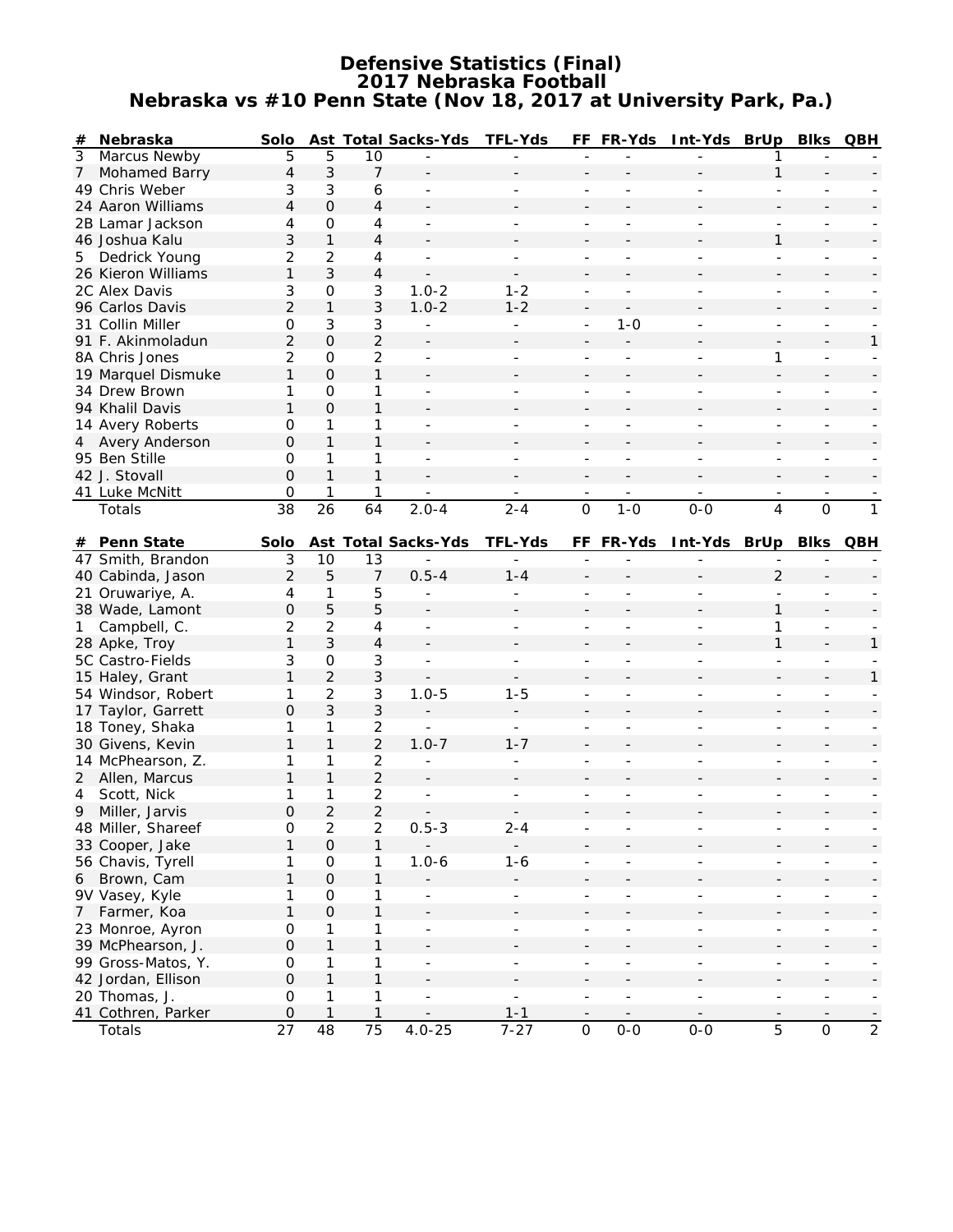## **Participation Report (Final) 2017 Nebraska Football Nebraska vs #10 Penn State (Nov 18, 2017 at University Park, Pa.)**

#### **Nebraska**

#### **Penn State**

| Pos        | ## | <b>OFFENSE</b>        | Pos          | ##             | <b>OFFENSE</b>  |
|------------|----|-----------------------|--------------|----------------|-----------------|
| LT.        | 68 | <b>Nick Gates</b>     | <b>WR</b>    | 84             | Johnson, Juwan  |
| LG         | 67 | Jerald Foster         | TE.          | 88             | Gesicki, Mike   |
| C.         | 62 | Cole Conrad           | LT           | 71             | Fries, Will     |
| <b>RG</b>  | 77 | David Knevel          | LG           | 74             | Gonzalez, S.    |
| RT         | 7A | Brenden Jaimes        | $\mathsf{C}$ | 66             | McGovern, C.    |
| <b>TE</b>  | 88 | <b>Tyler Hoppes</b>   | <b>RG</b>    | 70             | Mahon, Brendan  |
| QB         | 13 | Tanner Lee            | <b>RT</b>    | 77             | Wright, Chasz   |
| IB         | 21 | Mikale Wilbon         | <b>WR</b>    | 5              | Hamilton, D.    |
| <b>WR</b>  | 8  | <b>Stanley Morgan</b> | <b>WR</b>    | 13             | Blacknall, S.   |
| <b>WR</b>  | 10 | JD Spielman           | QB           | 9              | McSorley, Trace |
| WR.        | 15 | D. Pierson-El         | <b>RB</b>    | 26             | Barkley, Saquon |
|            |    |                       |              |                |                 |
| Pos        | ## | <b>DEFENSE</b>        | Pos          | ##             | <b>DEFENSE</b>  |
| DE         | 91 | F. Akinmoladun        | DE           | 48             | Miller, Shareef |
| ΝT         | 44 | M. Stoltenberg        | DT           | 52             | Cothran, Curtis |
| DE         | 96 |                       |              |                |                 |
| OLB        |    | Carlos Davis          | DT           | 41             | Cothren, Parker |
|            | 3  | Marcus Newby          | DE           | 30             | Givens, Kevin   |
| ILB        | 49 | Chris Weber           | <b>WILL</b>  | 47             | Smith, Brandon  |
| <b>ILB</b> | 5  | Dedrick Young         | <b>MIKE</b>  | 40             | Cabinda, Jason  |
| <b>OLB</b> | 2C | Alex Davis            | <b>SAM</b>   | 7              | Farmer, Koa     |
| CB         | 8A | Chris Jones           | CB           | 1              | Campbell, C.    |
| S          | 46 | Joshua Kalu           | <b>FS</b>    | $\overline{2}$ | Allen, Marcus   |
| S          | 26 | Kieron Williams       | SS           | 28             | Apke, Troy      |

Nebraska: 1-Tyjon Lindsey, 2A-Tony Butler, 2-Zack Darlington, 4-Avery Anderson, 7-Mohamed Barry, 9A-DaiShon Neal, 14-Avery Roberts, 19-Marquel Dismuke, 22-Devine Ozigbo, 23-Dicaprio Bootle, 24-Aaron Williams, 25-Antonio Reed, 31-Collin Miller, 33-Jaylin Bradley, 34-Drew Brown, 35-C. Lightbourn, 36-Reid Karel, 41-Luke McNitt, 42-J. Stovall, 54-Jordan Ober, 56-Boe Wilson, 57-J. Weinmaster, 65-C. Gaylord, 71-Matt Farniok, 76-Dylan Owen, 81-Gabe Rahn, 83-Bryan Reimers, 86-Jack Stoll, 94-Khalil Davis, 95-Ben Stille, 97-Deontre Thomas.

Penn State: 1F-Fessler, Billy, 2S-Stevens, Tommy, 3-Thompkins, D., 4-Scott, Nick, 5C-Castro-Fields, 6-Brown, Cam, 6R-Robinson, Andre, 9M-Miller, Jarvis, 9V-Vasey, Kyle, 10-Polk, Brandon, 14-McPhearson, Z., 17-Taylor, Garrett, 18-Toney, Shaka, 20-Thomas, J., 21-Oruwariye, A., 23-Monroe, Ayron, 24-Sanders, Miles, 33-Cooper, Jake, 34-Simmons, Shane, 36-Johnson, Jan, 38-Wade, Lamont, 39-McPhearson, J., 42-Jordan, Ellison, 46-Castagna, Colin, 49-Joseph, Daniel, 51-Gellerstedt, A., 54-Windsor, Robert, 56-Chavis, Tyrell, 59-Nelson, Andrew, 62-Menet, Michael, 64-Simpson, Zach, 83-Bowers, Nick, 87-Darien, Dae'Lun, 89-Pancoast, Tom, 93-Gillikin, Blake, 95-Davis, Tyler, 96-Iyke, Immanuel, 99-Gross-Matos, Y..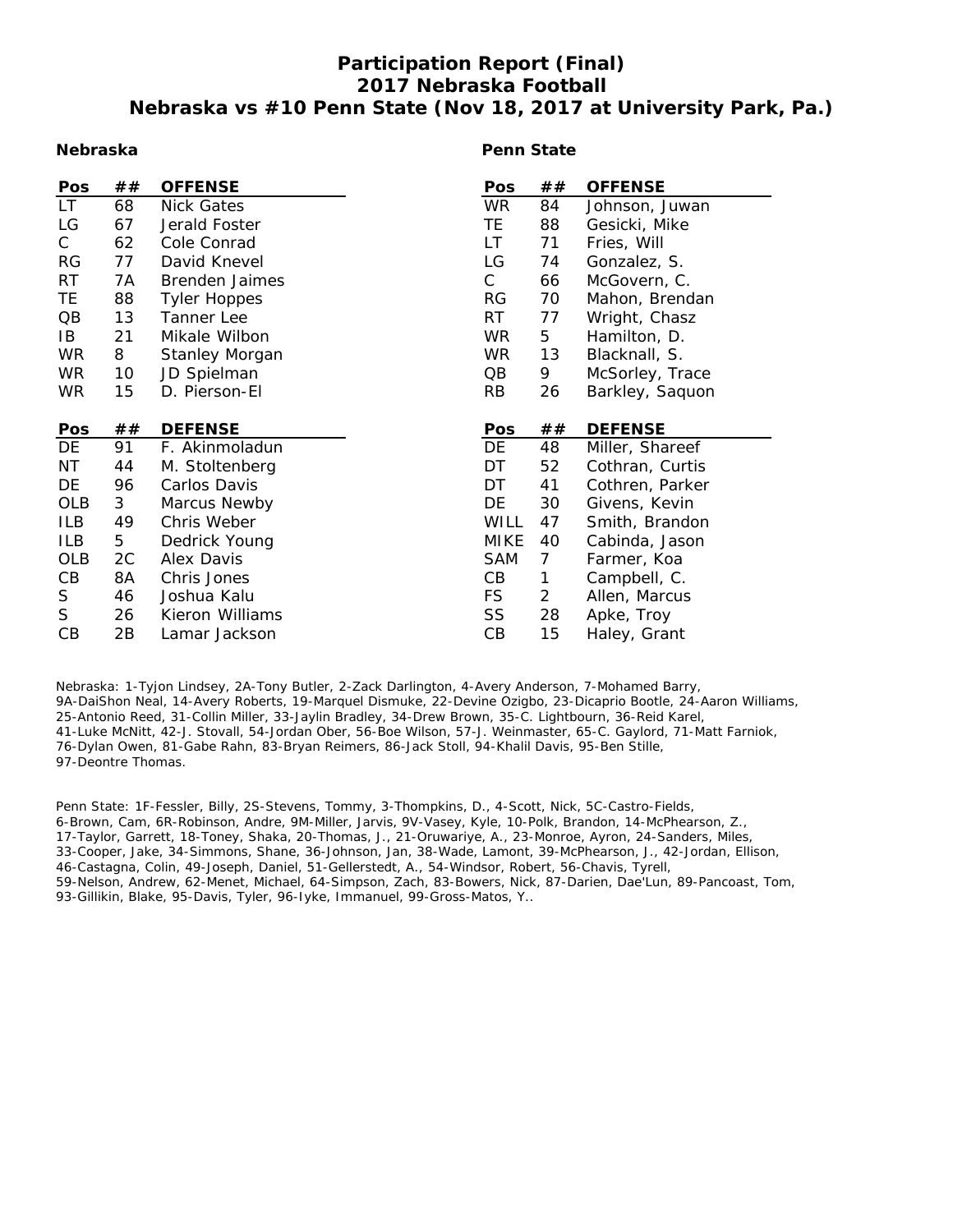## **Drive Chart (By Team) (Final) 2017 Nebraska Football Nebraska vs #10 Penn State (Nov 18, 2017 at University Park, Pa.)**

|            |     |                 | <b>Drive Started</b> |                 |                  |       | <b>Drive Ended</b> | Consumed                           |            |  |
|------------|-----|-----------------|----------------------|-----------------|------------------|-------|--------------------|------------------------------------|------------|--|
| Team       | Qtr | <b>Spot</b>     | Time                 | <b>Obtained</b> | Spot             | Time  | <b>How lost</b>    | - Yds<br>ΡI                        | <b>TOP</b> |  |
| <b>NEB</b> | 1st | N32             | 13:57                | Kickoff         | <b>N33</b>       | 12:47 | Punt               | 3<br>$\overline{\phantom{a}}$      | 1:10       |  |
| <b>NEB</b> |     | P34             | 12:47                | Fumble          | <b>P11</b>       | 09:18 | *FIELD GOAL        | $8 - 23$                           | 3:29       |  |
| <b>NEB</b> |     | P36             | 07:26                | Punt            | IPOO             | 06:17 | *TOUCHDOWN         | $3 - 36$                           | 1:09       |  |
| <b>NEB</b> |     | N33             | 02:31                | Kickoff         | N37              | 00:15 | Punt               | $3 - 4$                            | 2:16       |  |
| <b>NEB</b> | 2nd | N <sub>26</sub> | 11:45                | Kickoff         | N30              | 10:50 | Punt               | 3<br>$-4$                          | 0:55       |  |
| <b>NEB</b> |     | N <sub>25</sub> | 09:23                | Kickoff         | N <sub>25</sub>  | 09:00 | Punt               | 3<br>- 0                           | 0:23       |  |
| <b>NEB</b> |     | N <sub>25</sub> | 04:30                | Kickoff         | N31              | 03:04 | Punt               | 3<br>6<br>$\overline{\phantom{a}}$ | 1:26       |  |
| <b>NEB</b> |     | N <sub>35</sub> | 01:19                | Kickoff         | N <sub>28</sub>  | 00:51 | Punt               | $3 -$<br>(7)                       | 0:28       |  |
| <b>NEB</b> | 3rd | N <sub>25</sub> | 15:00                | Kickoff         | N <sub>29</sub>  | 12:49 | Punt               | 3<br>4<br>$\overline{\phantom{a}}$ | 2:11       |  |
| <b>NEB</b> |     | N <sub>10</sub> | 10:52                | Punt            | P <sub>O</sub> O | 06:40 | *TOUCHDOWN         | $8 -$<br>90                        | 4:12       |  |
| <b>NEB</b> |     | N <sub>21</sub> | 04:47                | Punt            | P <sub>00</sub>  | 02:34 | *TOUCHDOWN         | 79<br>4 -                          | 2:13       |  |
| <b>NEB</b> | 4th | N <sub>35</sub> | 13:59                | Kickoff         | <b>N30</b>       | 12:44 | Punt               | (5)<br>$3 -$                       | 1:15       |  |
| <b>NEB</b> |     | N <sub>25</sub> | 10:13                | Kickoff         | P <sub>00</sub>  | 06:32 | *TOUCHDOWN         | 7 -<br>-75                         | 3:41       |  |
| <b>NEB</b> |     | <b>NO3</b>      | 04:32                | Punt            | IPOO             | 01:20 | *TOUCHDOWN         | 7 - 97                             | 3:12       |  |
| <b>NEB</b> |     | N46             | 01:20                | Kickoff         | P <sub>O</sub> O | 00:00 | *TOUCHDOWN         | 54<br>$\sim$                       | 1:20       |  |

|                        | 1st     | 2nd     | 3rd             | 4th     | 1st     | 2nd              |          |
|------------------------|---------|---------|-----------------|---------|---------|------------------|----------|
| <b>Nebraska</b>        | Otr     | Otr     | Otr             | Otr     | Half    | Half             | Total    |
| Time of possession     | 08:19   | 03:26   | 08:36           | 09:28   | 11:45   | 18:04            | 29:49    |
| 3rd down conversions   | $1 - 4$ | $0 - 4$ | $2 - 3$         | $2 - 4$ | 1-8     | $4 - 7$          | $5 - 15$ |
| Average field position | N48     | N27     | N <sub>18</sub> | N27     | N38     | N <sub>2</sub> 3 | N31      |
| 4th down conversions   | 0-0     | 0-0     | ი-ი             | $1 - 1$ | $0 - 0$ | $1 - 1$          | $1 - 1$  |

|            |                 |                 | <b>Drive Started</b> |          |                 |       | <b>Drive Ended</b> | Consumed                             |          |
|------------|-----------------|-----------------|----------------------|----------|-----------------|-------|--------------------|--------------------------------------|----------|
| Team       | Qtr             | <b>Spot</b>     | Time                 | Obtained | Spot            | Time  | <b>How lost</b>    | Yds<br>ΡI<br>$\blacksquare$          | TOP      |
| <b>PSU</b> | 1st             | P26             | 15:00                | Kickoff  | N <sub>0</sub>  | 14:03 | *TOUCHDOWN         | 3<br>- 74                            | 0:57     |
| <b>PSU</b> |                 | P34             | 00:00                | Punt     | P34             | 12:47 | Fumble             | 0<br>- 0                             | 0:00     |
| <b>PSU</b> |                 | P18             | 09:18                | Kickoff  | P18             | 07:26 | Punt               | 3<br>- 0                             | 1:52     |
| <b>PSU</b> |                 | P34             | 06:10                | Kickoff  | N <sub>00</sub> | 02:40 | *TOUCHDOWN         | - 66                                 | 3:30     |
| <b>PSU</b> |                 | P <sub>15</sub> | 00:15                | Punt     | N <sub>0</sub>  | 11:53 | *TOUCHDOWN         | 8<br>- 85                            | 3:22     |
| <b>PSU</b> | 2 <sub>nd</sub> | P33             | 10:50                | Punt     | NOO             | 09:23 | *TOUCHDOWN         | 5<br>67<br>$\overline{a}$            | $1:27$ . |
| <b>PSU</b> |                 | P35             | 09:00                | Punt     | N <sub>00</sub> | 04:36 | *TOUCHDOWN         | 10<br>65<br>$\sim$                   | 4:24     |
| <b>PSU</b> |                 | P <sub>22</sub> | 03:04                | Punt     | N <sub>00</sub> | 01:19 | *TOUCHDOWN         | 7 - 78                               | 1:45     |
| <b>PSU</b> |                 | P19             | 00:51                | Punt     | N42             | 00:00 | End of half        | -39<br>6<br>$\overline{\phantom{a}}$ | 0:51     |
| <b>PSU</b> | 3rd             | P42             | 12:49                | Punt     | P47             | 10:52 | Punt               | $3 - 5$                              | 1:57     |
| <b>PSU</b> |                 | P27             | 06:35                | Kickoff  | P31             | 04:47 | Punt               | 3<br>-4<br>$\overline{\phantom{a}}$  | 1:48     |
| <b>PSU</b> |                 | P21             | 02:28                | Kickoff  | N <sub>00</sub> | 13:59 | *TOUCHDOWN         | 79<br>10<br>$\overline{\phantom{a}}$ | 3:29     |
| <b>PSU</b> | 4th             | P <sub>25</sub> | 12:44                | Punt     | N <sub>00</sub> | 10:13 | *TOUCHDOWN         | 75<br>6<br>$\overline{\phantom{0}}$  | 2:31     |
| <b>PSU</b> |                 | P34             | 06:25                | Kickoff  | IP41            | 04:32 | Punt               | 3<br>$\overline{\phantom{a}}$        | 1:53     |

|                        | 1st             | 2nd   | 3rd     | 4th             | 1st             | 2nd             |                 |
|------------------------|-----------------|-------|---------|-----------------|-----------------|-----------------|-----------------|
| <b>Penn State</b>      | Otr             | Otr   | Otr     | Otr             | Half            | Half            | Total           |
| Time of possession     | 06:41           | 11:34 | 06:24   | 05:32           | 18:15           | 11:56           | 30:11           |
| 3rd down conversions   | $2 - 3$         | $5-5$ | $0 - 2$ | $1 - 2$         | 7-8             | $1 - 4$         | $8 - 12$        |
| Average field position | P <sub>23</sub> | P27   | P30     | P <sub>29</sub> | P <sub>25</sub> | P <sub>29</sub> | P <sub>27</sub> |
| 4th down conversions   | $O-O$           | 0-0   | 0-0     | 0-0             | $0 - 0$         | റ-റ             | 0-0             |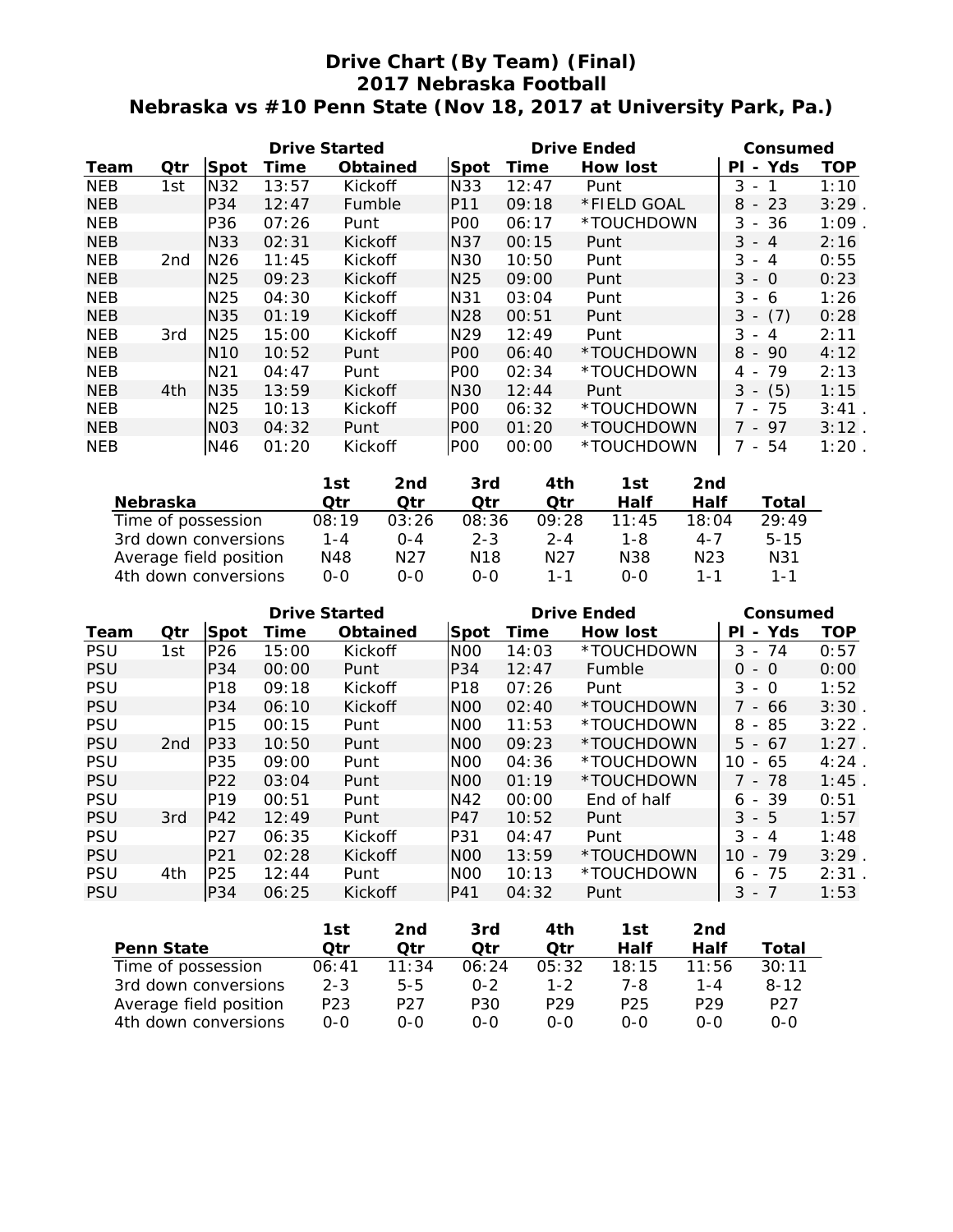## **Drive Chart (By Quarter) (Final) 2017 Nebraska Football Nebraska vs #10 Penn State (Nov 18, 2017 at University Park, Pa.)**

|            |                 |                 | <b>Drive Started</b> |                 |                 |       | <b>Drive Ended</b> | Consumed               |            |
|------------|-----------------|-----------------|----------------------|-----------------|-----------------|-------|--------------------|------------------------|------------|
| Team       | Qtr             | Spot            | <b>Time</b>          | <b>Obtained</b> | Spot            | Time  | How lost           | PI - Yds               | <b>TOP</b> |
| <b>PSU</b> | 1st             | P26             | 15:00                | <b>Kickoff</b>  | N <sub>0</sub>  | 14:03 | *TOUCHDOWN         | $3 - 74$               | 0:57       |
| <b>NEB</b> |                 | <b>N32</b>      | 13:57                | Kickoff         | <b>N33</b>      | 12:47 | Punt               | $3 - 1$                | 1:10       |
| <b>PSU</b> |                 | P34             | 00:00                | Punt            | P34             | 12:47 | Fumble             | 0<br>$-0$              | 0:00       |
| <b>NEB</b> |                 | P34             | 12:47                | Fumble          | P11             | 09:18 | *FIELD GOAL        | $8 - 23$               | 3:29       |
| <b>PSU</b> |                 | P18             | 09:18                | Kickoff         | P18             | 07:26 | Punt               | $3 - 0$                | 1:52       |
| <b>NEB</b> |                 | P36             | 07:26                | Punt            | P <sub>O</sub>  | 06:17 | *TOUCHDOWN         | $3 - 36$               | $1:09$ .   |
| <b>PSU</b> |                 | P34             | 06:10                | Kickoff         | N <sub>O</sub>  | 02:40 | *TOUCHDOWN         | $\overline{7}$<br>- 66 | 3:30.      |
| <b>NEB</b> |                 | <b>N33</b>      | 02:31                | Kickoff         | <b>N37</b>      | 00:15 | Punt               | $3 - 4$                | 2:16       |
| <b>PSU</b> |                 | P15             | 00:15                | Punt            | N <sub>O</sub>  | 11:53 | *TOUCHDOWN         | 8<br>- 85              | $3:22$ .   |
| <b>NEB</b> | 2 <sub>nd</sub> | <b>N26</b>      | 11:45                | Kickoff         | <b>N30</b>      | 10:50 | Punt               | $3 - 4$                | 0:55       |
| <b>PSU</b> |                 | P33             | 10:50                | Punt            | N <sub>0</sub>  | 09:23 | *TOUCHDOWN         | $5 - 67$               | 1:27       |
| <b>NEB</b> |                 | N25             | 09:23                | Kickoff         | N25             | 09:00 | Punt               | 3<br>$-0$              | 0:23       |
| <b>PSU</b> |                 | P35             | 09:00                | Punt            | N <sub>O</sub>  | 04:36 | *TOUCHDOWN         | $10 - 65$              | 4:24       |
| <b>NEB</b> |                 | N25             | 04:30                | Kickoff         | N31             | 03:04 | Punt               | $3 - 6$                | 1:26       |
| <b>PSU</b> |                 | P22             | 03:04                | Punt            | N <sub>0</sub>  | 01:19 | *TOUCHDOWN         | 7 - 78                 | 1:45       |
| <b>NEB</b> |                 | <b>N35</b>      | 01:19                | Kickoff         | N28             | 00:51 | Punt               | $3 - (7)$              | 0:28       |
| <b>PSU</b> |                 | P19             | 00:51                | Punt            | N42             | 00:00 | End of half        | $6 - 39$               | 0:51       |
| <b>NEB</b> | 3rd             | N25             | 15:00                | Kickoff         | N29             | 12:49 | Punt               | $3 - 4$                | 2:11       |
| <b>PSU</b> |                 | P42             | 12:49                | Punt            | P47             | 10:52 | Punt               | 3<br>- 5               | 1:57       |
| <b>NEB</b> |                 | <b>N10</b>      | 10:52                | Punt            | PO <sub>O</sub> | 06:40 | *TOUCHDOWN         | $8 - 90$               | 4:12       |
| <b>PSU</b> |                 | P27             | 06:35                | Kickoff         | P31             | 04:47 | Punt               | 3<br>$-4$              | 1:48       |
| <b>NEB</b> |                 | N <sub>21</sub> | 04:47                | Punt            | P <sub>O</sub>  | 02:34 | *TOUCHDOWN         | 4 - 79                 | 2:13       |
| <b>PSU</b> |                 | P21             | 02:28                | Kickoff         | N <sub>O</sub>  | 13:59 | *TOUCHDOWN         | 79<br>$10 -$           | $3:29$ .   |
| <b>NEB</b> | 4th             | <b>N35</b>      | 13:59                | Kickoff         | N30             | 12:44 | Punt               | $3 -$<br>(5)           | 1:15       |
| <b>PSU</b> |                 | P25             | 12:44                | Punt            | N <sub>O</sub>  | 10:13 | *TOUCHDOWN         | 75<br>$6 -$            | 2:31.      |
| <b>NEB</b> |                 | N25             | 10:13                | Kickoff         | P <sub>O</sub>  | 06:32 | *TOUCHDOWN         | $7 - 75$               | 3:41       |
| <b>PSU</b> |                 | P34             | 06:25                | Kickoff         | P41             | 04:32 | Punt               | $3 - 7$                | 1:53       |
| <b>NEB</b> |                 | <b>NO3</b>      | 04:32                | Punt            | PO <sub>O</sub> | 01:20 | *TOUCHDOWN         | $7 - 97$               | 3:12.      |
| <b>NEB</b> |                 | N46             | 01:20                | Kickoff         | <b>POO</b>      | 00:00 | *TOUCHDOWN         | $7 - 54$               | $1:20$ .   |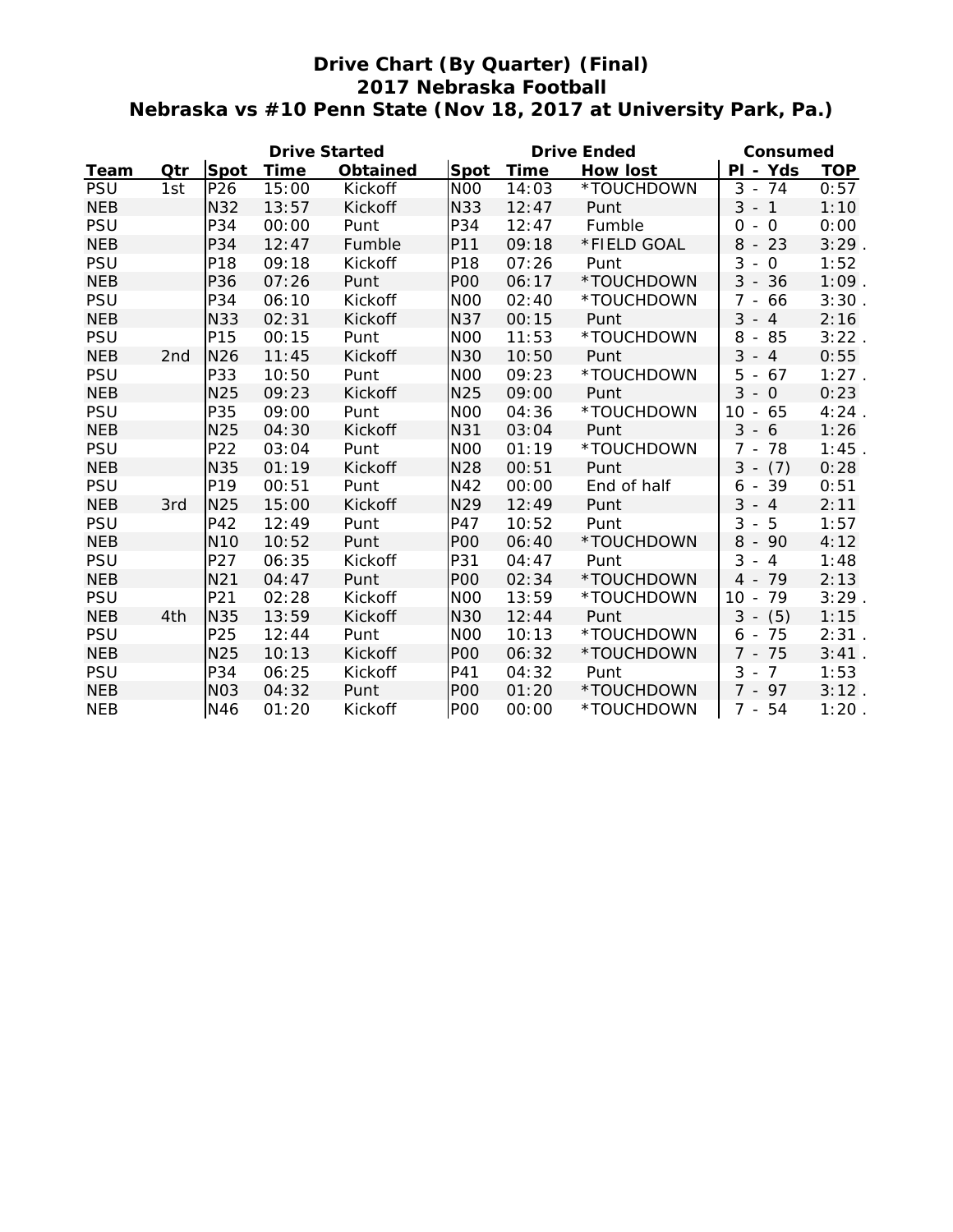## **Play-by-Play Summary (1st quarter) Nebraska vs #10 Penn State (Nov 18, 2017 at University Park, Pa.)**

| 1-10 NEB 35                             | Clock 15:00.                                                                                                                                                |                |
|-----------------------------------------|-------------------------------------------------------------------------------------------------------------------------------------------------------------|----------------|
|                                         | CoinToss: Neb won and deferred, Penn State will receive, defend N goal.                                                                                     |                |
|                                         | Drew Brown kickoff 49 yards to the PSU16, Farmer, Koa return 10 yards to the PSU26<br>(Collin Miller; Kieron Williams).                                     |                |
| 1-10 PSU 26                             | McSorley, Trace pass incomplete to Blacknall, S                                                                                                             |                |
| 2-10 PSU 26                             | McSorley, Trace rush for 9 yards to the PSU35 (Marcus Newby).<br>Barkley, Saquon rush for 65 yards to the NEBO, 1ST DOWN PSU, TOUCHDOWN, clock 14:03.       |                |
| 3-1 PSU 35<br>1-G NEB 03                | Davis, Tyler kick attempt good.                                                                                                                             | R1             |
|                                         | Penn State 7, Nebraska 0                                                                                                                                    |                |
|                                         | 3 plays, 74 yards, 1:03<br>Davis, Tyler kickoff 56 yards to the NEB9, JD Spielman return 23 yards to the NEB32                                              |                |
|                                         | (Wade, Lamont; Miller, Jarvis).                                                                                                                             |                |
|                                         | NEBRASKA drive start at 13:57.                                                                                                                              |                |
| 1-10 NEB 32<br>$2 - 9$<br><b>NEB 33</b> | Mikale Wilbon rush for 1 yard to the NEB33 (Cabinda, Jason).<br>Tanner Lee pass incomplete to D. Pierson-El.                                                |                |
| $3-9$<br><b>NEB 33</b>                  | Tanner Lee pass incomplete to Tyler Hoppes (Cabinda, Jason).                                                                                                |                |
| <b>NEB 33</b><br>4-9                    | C. Lightbourn punt 30 yards to the PSU37, McPhearson, Z. return -3 yards to the PSU34,                                                                      |                |
|                                         | fumble by McPhearson, Z. recovered by NEB Collin Miller at PSU34.                                                                                           |                |
|                                         | 3 plays, 1 yard, 1:10<br>NEBRASKA drive start at 12:47.                                                                                                     |                |
| 1-10 PSU 34                             | PENALTY NEB false start 5 yards to the PSU39.                                                                                                               |                |
| 1-15 PSU 39                             | Tanner Lee pass complete to Tyler Hoppes for 6 yards to the PSU33 (Smith, Brandon; Haley,                                                                   |                |
| $2 - 9$<br><b>PSU 33</b>                | Grant).<br>Mikale Wilbon rush for 2 yards to the PSU31 (Allen, Marcus).                                                                                     |                |
| $3 - 7$<br><b>PSU 31</b>                | Tanner Lee pass complete to D. Pierson-El for 8 yards to the PSU23, 1ST DOWN NEB,                                                                           | P1             |
|                                         | out-of-bounds (Haley, Grant).                                                                                                                               |                |
| 1-10 PSU 23                             | Tanner Lee pass complete to Stanley Morgan for 12 yards to the PSU11, 1ST DOWN NEB<br>(Campbell, C.).                                                       | P <sub>2</sub> |
| 1-10 PSU 11                             | Tanner Lee pass incomplete to JD Spielman.                                                                                                                  |                |
| 2-10 PSU 11                             | Mikale Wilbon rush for no gain to the PSU11 (Cabinda, Jason; Smith, Brandon).                                                                               |                |
| 3-10 PSU 11<br>4-10 PSU 11              | Tanner Lee pass incomplete to Tyler Hoppes (Apke, Troy), PENALTY NEB holding declined.<br>Drew Brown field goal attempt from 27 GOOD, clock 09:18.          |                |
|                                         | Penn State 7, Nebraska 3                                                                                                                                    |                |
|                                         | 8 plays, 23 yards, 3:29                                                                                                                                     |                |
|                                         | Drew Brown kickoff 47 yards to the PSU18, fair catch by Johnson, Jan.<br>PENN STATE drive start at 09:18.                                                   |                |
| 1-10 PSU 18                             | Barkley, Saquon rush for 4 yards to the PSU22 (Marcus Newby; Collin Miller).                                                                                |                |
| 2-6 PSU 22                              | PENALTY PSU false start (Blacknall, S.) 5 yards to the PSU17.                                                                                               |                |
| 2-11 PSU 17<br>3-10 PSU 18              | Barkley, Saquon rush for 1 yard to the PSU18 (Ben Stille; Marcus Newby).<br>McSorley, Trace pass incomplete to Gesicki, Mike, PENALTY PSU holding declined. |                |
| 4-10 PSU 18                             | Gillikin, Blake punt 18 yards to the PSU36, out-of-bounds.                                                                                                  |                |
|                                         | $3$ plays, 0 yards, 1:52                                                                                                                                    |                |
| 1-10 PSU 36                             | NEBRASKA drive start at 07:26.<br>Tanner Lee pass complete to JD Spielman for 17 yards to the PSU19, 1ST DOWN NEB (Apke,                                    | P3             |
|                                         | Troy).                                                                                                                                                      |                |
| 1-10 PSU 19                             | Tanner Lee pass complete to Stanley Morgan for 18 yards to the PSU1, 1ST DOWN NEB                                                                           | P4             |
| <b>PSU 01</b><br>1-G                    | (Campbell, C.; Apke, Troy).<br>Devine Ozigbo rush for 1 yard to the PSU0, TOUCHDOWN, clock 06:17.                                                           |                |
| <b>PSU 03</b><br>1-G                    | Drew Brown kick attempt good, PENALTY PSU roughing the kicker declined.                                                                                     |                |
|                                         | Nebraska 10, Penn State 7                                                                                                                                   |                |
|                                         | 3 plays, 36 yards, 1:16<br>Drew Brown kickoff 43 yards to the PSU22, Farmer, Koa return 12 yards to the PSU34 (Luke                                         |                |
|                                         | McNitt; Kieron Williams).                                                                                                                                   |                |
|                                         | PENN STATE drive start at 06:10.                                                                                                                            |                |
| 1-10 PSU 34                             | McSorley, Trace pass complete to Barkley, Saquon for 5 yards to the PSU39, out-of-bounds<br>(Aaron Williams).                                               |                |
| $2 - 5$                                 | <b>PSU 39</b><br>Barkley, Saquon rush for no gain to the PSU39 (Marcus Newby).                                                                              |                |
| $3 - 5$                                 | <b>PSU 39</b><br>McSorley, Trace pass complete to Hamilton, D. for 7 yards to the PSU46, 1ST DOWN PSU                                                       | P <sub>2</sub> |
| 1-10 PSU 46                             | (Alex Davis).<br>McSorley, Trace pass complete to Johnson, Juwan for 43 yards to the NEB11, 1ST DOWN PSU,                                                   | P3             |
|                                         | out-of-bounds (Aaron Williams).                                                                                                                             |                |
| 1-10 NEB 11                             | Barkley, Saquon rush for 10 yards to the NEB1, 1ST DOWN PSU (Aaron Williams).                                                                               | R4             |
| 1-G NEB 01                              | previous play reviewed, overturned<br>McSorley, Trace rush for no gain to the NEB1 (Dedrick Young; Chris Weber).                                            |                |
| 2-G                                     | NEB 01<br>Barkley, Saquon rush for 1 yard to the NEBO, TOUCHDOWN, clock 02:40.                                                                              |                |
|                                         | previous play reviewed, confirmed                                                                                                                           |                |
| 1-G NEB 03                              | Davis, Tyler kick attempt good.<br>Penn State 14, Nebraska 10                                                                                               |                |
|                                         | 7 plays, 66 yards, 3:39                                                                                                                                     |                |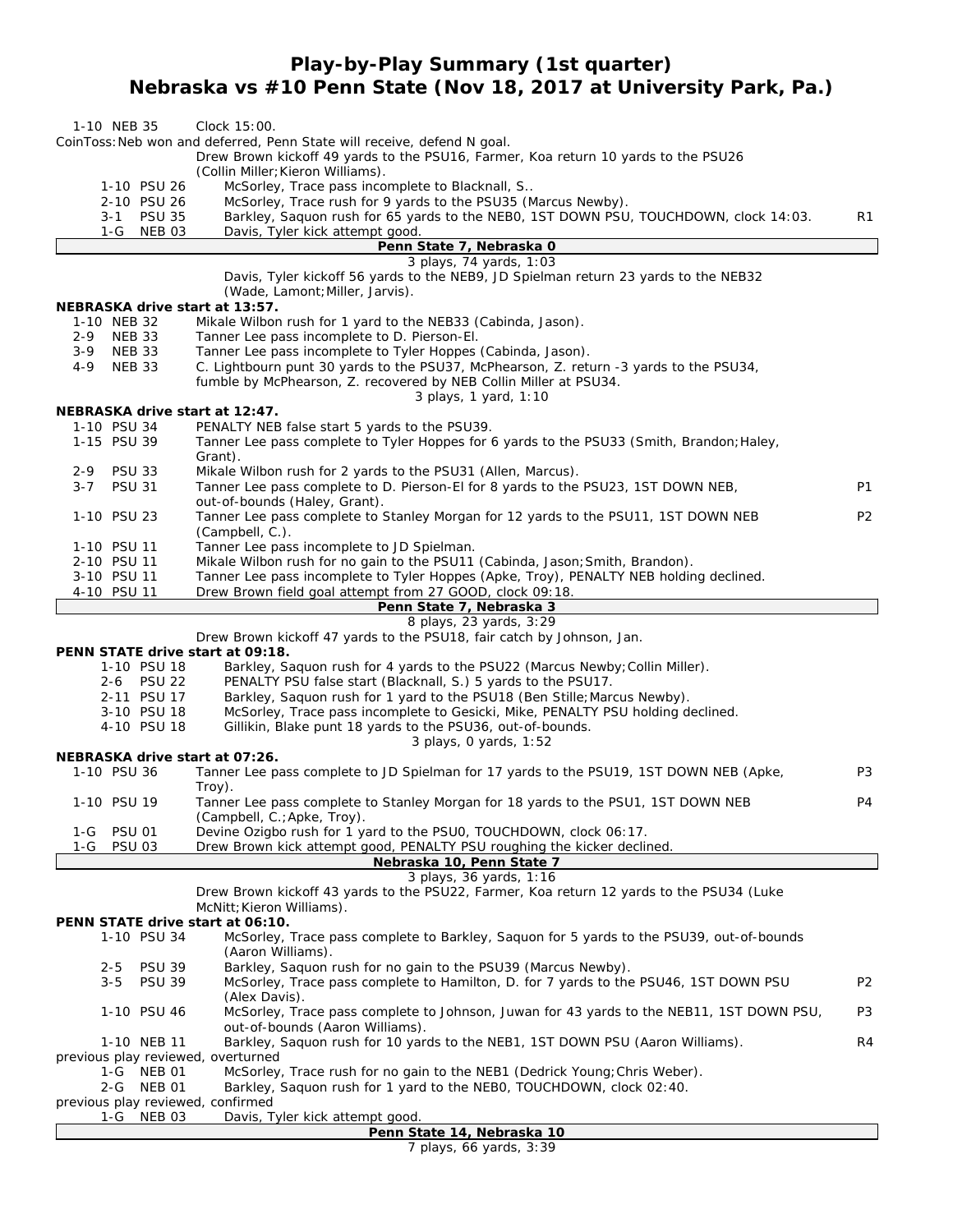## *Play-by-Play Summary (1st quarter) Nebraska vs #10 Penn State (Nov 18, 2017 at University Park, Pa.)*

Davis, Tyler kickoff 63 yards to the NEB2, Jaylin Bradley return 31 yards to the NEB33 (Miller, Jarvis;Thomas, J.).

#### **NEBRASKA drive start at 02:31.**

|         | 1-10 NEB 33   | Devine Ozigbo rush for loss of 2 yards to the NEB31 (Miller, Shareef; Cothren, Parker).   |
|---------|---------------|-------------------------------------------------------------------------------------------|
|         | 2-12 NEB 31   | Tanner Lee pass complete to Tyler Hoppes for 4 yards to the NEB35 (Cabinda, Jason; Haley, |
|         |               | Grant).                                                                                   |
| $3 - 8$ | <b>NEB 35</b> | Tanner Lee pass complete to JD Spielman for 7 yards to the NEB42 (Scott, Nick).           |
| $4 - 1$ | <b>NEB 42</b> | PENALTY NEB delay of game 5 yards to the NEB37.                                           |
| $4-6$   | NEB 37        | C. Lightbourn punt 48 yards to the PSU15, fair catch by Thompkins, D                      |
|         |               |                                                                                           |

*3 plays, 4 yards, 2:16*

#### **PENN STATE drive start at 00:15.**

| 1-10 PSU 15 | Barkley, Saguon rush for 30 yards to the PSU45, 1ST DOWN PSU (Joshua Kalu). |  |
|-------------|-----------------------------------------------------------------------------|--|
|             | <b>END OF 1st QUARTER: Penn State 14, Nebraska 10</b>                       |  |

|                        |       | Time             |   | 1st Downs |          |    | <b>Conversions</b> |       |           |                   |                  |
|------------------------|-------|------------------|---|-----------|----------|----|--------------------|-------|-----------|-------------------|------------------|
| <b>Quarter Summary</b> | Score | <b>Poss</b>      | R |           | x        |    | 3rd                | 4th   | Rushina   | Passing           | <b>Penalties</b> |
| Nebraska               |       | $10 \quad 08:11$ |   | 4         | $\Omega$ | 4  | 1 - 4              | റ-റ   | $5 - 2$   | $7 - 11 - 0 - 72$ | $2 - 10$         |
| Penn State             |       | 1406:49          | 3 |           | 0        | -5 | $2 - 3$            | $O-O$ | $9 - 120$ | $3 - 5 - 0 - 55$  | $1 - 5$          |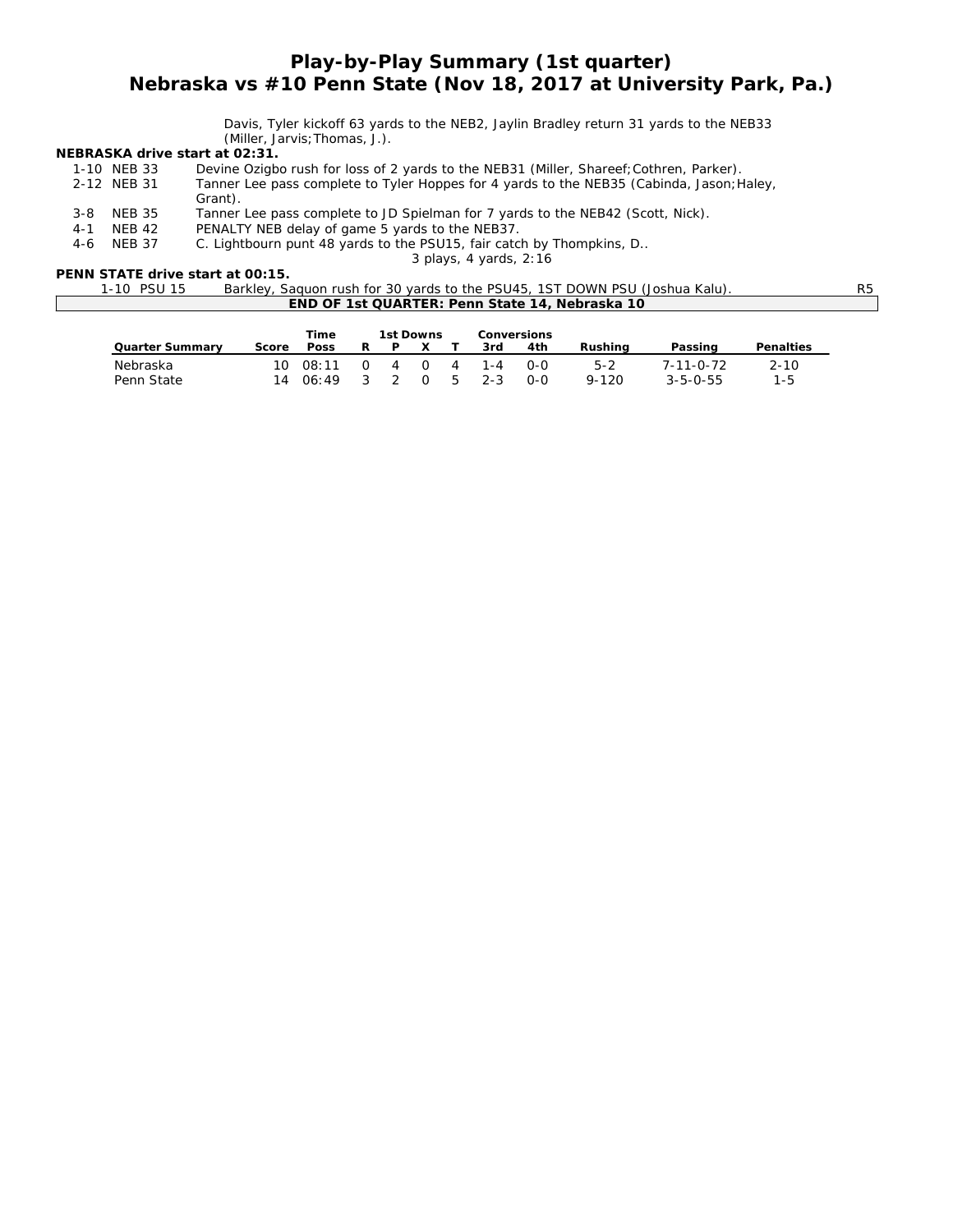### **Quickie Statistics (1st quarter) Nebraska vs #10 Penn State (Nov 18, 2017 at University Park, Pa.)**

|                                   | <b>NEB</b>   | PSU         |
|-----------------------------------|--------------|-------------|
| Score                             | 10           | 14          |
| <b>FIRST DOWNS</b>                | 4            | 5           |
| <b>RUSHES-YARDS (NET)</b>         | $5 - 2$      | $9 - 120$   |
| <b>PASSING YDS (NET)</b>          | 72           | 55          |
| Passes Att-Comp-Int               | $11 - 7 - 0$ | $5 - 3 - 0$ |
| <b>TOTAL OFFENSE PLAYS-YARDS</b>  | $16 - 74$    | 14-175      |
| <b>Fumble Returns-Yards</b>       | $0 - 0$      | $0 - 0$     |
| Punt Returns-Yards                | $0 - 0$      | $1 - 3$     |
| Kickoff Returns-Yards             | $2 - 54$     | $2 - 22$    |
| <b>Interception Returns-Yards</b> | $0 - 0$      | $0 - 0$     |
| Punts (Number-Avg)                | $2 - 39.0$   | $1 - 18.0$  |
| Fumbles-Lost                      | $O-O$        | $1 - 1$     |
| Penalties-Yards                   | $2 - 10$     | $1 - 5$     |
| Possession Time                   | 08:11        | 06:49       |
| <b>Third-Down Conversions</b>     | 1 of $4$     | $2$ of $3$  |
| Fourth-Down Conversions           | $0$ of $0$   | $0$ of $0$  |

### **Nebraska** Penn State

| <b>Rushing</b><br>3<br>Barkley, Saquon<br>Mikale Wilbon<br>3<br>2<br>111<br>3<br>$\mathbf 0$<br>$\mathbf 0$<br>$\mathbf 0$<br>111<br>1.0<br>7<br>$\mathbf{1}$<br>2<br>$\overline{2}$<br>$-1$<br>2<br>9<br>1<br>$-0.5$<br>9<br>$\Omega$<br>Devine Ozigbo<br>1<br>McSorley, Trace<br><b>Passing</b><br>$C - A - I$<br>Yds TD Long Sack<br>Passing<br>$C - A - I$<br>$3 - 5 - 0$<br>$7 - 11 - 0$<br>72<br>McSorley, Trace<br>55<br>$\Omega$<br>18<br>$\Omega$<br>Tanner Lee<br>0<br>TD | 2<br>65<br>15.9<br>$\Omega$<br>9<br>4.5<br>Yds TD Long Sack<br>43<br>$\Omega$<br>Long |
|-------------------------------------------------------------------------------------------------------------------------------------------------------------------------------------------------------------------------------------------------------------------------------------------------------------------------------------------------------------------------------------------------------------------------------------------------------------------------------------|---------------------------------------------------------------------------------------|
|                                                                                                                                                                                                                                                                                                                                                                                                                                                                                     |                                                                                       |
|                                                                                                                                                                                                                                                                                                                                                                                                                                                                                     |                                                                                       |
|                                                                                                                                                                                                                                                                                                                                                                                                                                                                                     |                                                                                       |
|                                                                                                                                                                                                                                                                                                                                                                                                                                                                                     |                                                                                       |
|                                                                                                                                                                                                                                                                                                                                                                                                                                                                                     |                                                                                       |
| TD<br>Receiving<br>No. Yards<br>Receiving<br>No. Yards<br>Long                                                                                                                                                                                                                                                                                                                                                                                                                      |                                                                                       |
| $\overline{2}$<br>Stanley Morgan<br>30<br>$\Omega$<br>Johnson, Juwan<br>43<br>$\Omega$<br>18                                                                                                                                                                                                                                                                                                                                                                                        | 43                                                                                    |
| 2<br>7<br>JD Spielman<br>24<br>Hamilton, D.<br>0<br>17<br>0                                                                                                                                                                                                                                                                                                                                                                                                                         | 7                                                                                     |
| $\overline{2}$<br>5<br>$\Omega$<br>10<br>$\mathbf 0$<br>1<br><b>Tyler Hoppes</b><br>6<br>Barkley, Saquon                                                                                                                                                                                                                                                                                                                                                                            | 5                                                                                     |
| 8<br>$\Omega$<br>8<br>D. Pierson-El                                                                                                                                                                                                                                                                                                                                                                                                                                                 |                                                                                       |
| Punting<br>Punting<br>No.<br><b>Yds</b><br>Avg Long In20<br>ΤВ<br>No.<br>Yds<br>Avg Long In20                                                                                                                                                                                                                                                                                                                                                                                       | TВ                                                                                    |
| C. Lightbourn<br>78<br>Gillikin, Blake<br>18<br>18.0<br>18<br>2<br>39.0<br>48<br>$\Omega$<br>1                                                                                                                                                                                                                                                                                                                                                                                      | 0<br>$\Omega$                                                                         |
|                                                                                                                                                                                                                                                                                                                                                                                                                                                                                     |                                                                                       |
| <b>Punt Returns</b><br>No. Yards<br><b>TD</b><br><b>Punt Returns</b><br>Long<br>No. Yards<br>TD.<br>Long<br>$-3$                                                                                                                                                                                                                                                                                                                                                                    |                                                                                       |
| $\Omega$<br>McPhearson, Z.                                                                                                                                                                                                                                                                                                                                                                                                                                                          | 0                                                                                     |
| <b>Kick Returns</b><br>No. Yards<br>TD<br><b>Kick Returns</b><br>No. Yards<br>Long<br>TD<br>Long                                                                                                                                                                                                                                                                                                                                                                                    |                                                                                       |
| 2<br>22<br>$\Omega$<br>Jaylin Bradley<br>31<br>$\mathbf 0$<br>31<br>Farmer, Koa                                                                                                                                                                                                                                                                                                                                                                                                     | 12                                                                                    |
| 23<br>23<br>$\Omega$<br>JD Spielman                                                                                                                                                                                                                                                                                                                                                                                                                                                 |                                                                                       |
| <b>Sacks</b><br><b>Sacks</b><br><b>Tackles</b><br>UA-A<br>Total<br>TFL<br><b>Tackles</b><br><b>UA-A</b><br>Total                                                                                                                                                                                                                                                                                                                                                                    | TFL                                                                                   |
| Haley, Grant<br>Marcus Newby<br>$2 - 2$<br>$1 - 2$<br>3<br>4<br>0.0<br>0<br>0.0                                                                                                                                                                                                                                                                                                                                                                                                     | 0                                                                                     |
| Aaron Williams<br>$3 - 0$<br>3<br>$1 - 2$<br>3<br>0.0<br>Cabinda, Jason<br>0.0<br>0                                                                                                                                                                                                                                                                                                                                                                                                 | 0                                                                                     |
| $\overline{c}$<br>$\overline{2}$<br>Kieron Williams<br>$0 - 2$<br>0.0<br>Apke, Troy<br>$1 - 1$<br>0.0<br>0                                                                                                                                                                                                                                                                                                                                                                          | 0                                                                                     |
| $\overline{2}$<br>$\overline{2}$<br>Collin Miller<br>$0 - 2$<br>$\Omega$<br>0.0<br>0.0<br>Campbell, C.<br>$1 - 1$                                                                                                                                                                                                                                                                                                                                                                   | $\mathbf 0$                                                                           |
|                                                                                                                                                                                                                                                                                                                                                                                                                                                                                     |                                                                                       |
| Time<br>Qtr<br><b>Scoring Play</b>                                                                                                                                                                                                                                                                                                                                                                                                                                                  | V-H                                                                                   |
| PSU - Barkley, Saquon 65 yd run (Davis, Tyler kick), 3-74 1:03<br>14:03<br>1st                                                                                                                                                                                                                                                                                                                                                                                                      | $0 - 7$                                                                               |
| NEB - Drew Brown 27 yd field goal, 8-23 3:29<br>09:18                                                                                                                                                                                                                                                                                                                                                                                                                               | $3 - 7$                                                                               |
| NEB - Devine Ozigbo 1 yd run (Drew Brown kick), 3-36 1:16<br>06:17                                                                                                                                                                                                                                                                                                                                                                                                                  | $10 - 7$                                                                              |

02:40 PSU - Barkley, Saquon 1 yd run (Davis, Tyler kick), 7-66 3:39 10 - 14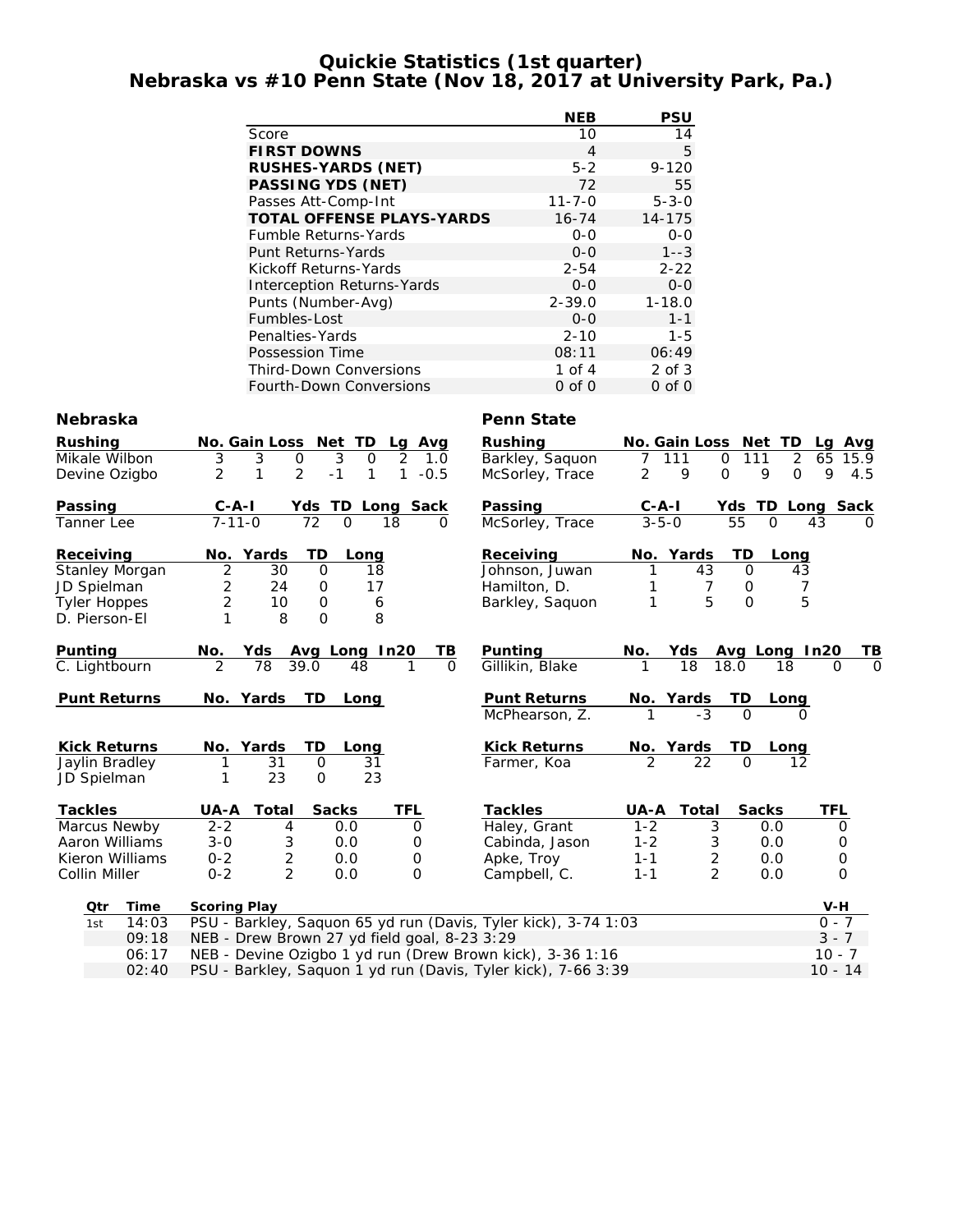## **Play-by-Play Summary (2nd quarter) Nebraska vs #10 Penn State (Nov 18, 2017 at University Park, Pa.)**

| $3 - 1$ | 1-10 PSU 45<br>1-10 PSU 45<br>2-10 PSU 45<br><b>NEB 46</b> | Start of 2nd quarter, clock 15:00.<br>McSorley, Trace pass incomplete to Sanders, Miles.<br>McSorley, Trace rush for 9 yards to the NEB46 (Mohamed Barry).<br>Barkley, Saquon rush for 2 yards to the NEB44 (Dedrick Young; M. Stoltenberg), PENALTY PSU |     |
|---------|------------------------------------------------------------|----------------------------------------------------------------------------------------------------------------------------------------------------------------------------------------------------------------------------------------------------------|-----|
|         | 3-10 PSU 45                                                | holding (McGovern, C.) 9 yards to the PSU45, NO PLAY.<br>McSorley, Trace pass complete to Blacknall, S. for 22 yards to the NEB33, 1ST DOWN PSU                                                                                                          | P6. |
|         | 1-10 NEB 33<br>2-5 NEB 28                                  | (Chris Jones).<br>Barkley, Saquon rush for 5 yards to the NEB28 (Chris Weber).<br>Barkley, Saquon rush for 1 yard to the NEB27, PENALTY NEB holding 10 yards to the NEB17,                                                                               | X7  |
|         | 1-10 NEB 17                                                | 1ST DOWN PSU.<br>1st and $10$ .                                                                                                                                                                                                                          |     |
|         | 1-10 NEB 17<br>2-2 NEB 09<br>1-G NEB 03                    | McSorley, Trace rush for 8 yards to the NEB9 (Mohamed Barry).<br>McSorley, Trace rush for 9 yards to the NEBO, 1ST DOWN PSU, TOUCHDOWN, clock 11:53.<br>Davis, Tyler kick attempt good.                                                                  | R8  |
|         |                                                            | Penn State 21, Nebraska 10                                                                                                                                                                                                                               |     |

### *8 plays, 85 yards, 3:30*

| 8 piays, 80 yarus, 3:30                                                                |  |
|----------------------------------------------------------------------------------------|--|
| Davis, Tyler kickoff 65 yards to the NEBO, Jaylin Bradley return 26 yards to the NEB26 |  |
| (McPhearson, J.; Oruwariye, A.).                                                       |  |

### **NEBRASKA drive start at 11:45.**

|             |               |               | NEBRASKA ONVE Start at TT:45.                                                             |                 |
|-------------|---------------|---------------|-------------------------------------------------------------------------------------------|-----------------|
| 1-10 NEB 26 |               |               | Tanner Lee pass incomplete to JD Spielman.                                                |                 |
| 2-10 NEB 26 |               |               | Mikale Wilbon rush for 4 yards to the NEB30 (Gross-Matos, Y.; Smith, Brandon).            |                 |
| 3-6         | NEB 30        |               | Tanner Lee pass incomplete to JD Spielman.                                                |                 |
| 4-6         | <b>NEB 30</b> |               | C. Lightbourn punt 37 yards to the PSU33, out-of-bounds.                                  |                 |
|             |               |               | 3 plays, 4 yards, 0:55                                                                    |                 |
|             |               |               | PENN STATE drive start at 10:50.                                                          |                 |
|             |               | 1-10 PSU 33   | McSorley, Trace pass complete to Barkley, Saguon for 24 yards to the NEB43, 1ST DOWN PSU, | P9              |
|             |               |               | out-of-bounds (Joshua Kalu).                                                              |                 |
|             |               | 1-10 NEB 43   | McSorley, Trace pass incomplete to Hamilton, D. (Mohamed Barry).                          |                 |
|             |               | 2-10 NEB 43   | McSorley, Trace pass complete to Hamilton, D. for 12 yards to the NEB31, 1ST DOWN PSU.    | P <sub>10</sub> |
|             |               | 1-10 NEB 31   | McSorley, Trace pass complete to Gesicki, Mike for 13 yards to the NEB18, 1ST DOWN PSU,   | X12             |
|             |               |               | PENALTY NEB roughing passer (Carlos Davis) 9 yards to the NEB9, 1ST DOWN PSU.             |                 |
|             | 1-G           | <b>NEB 09</b> | 1st and $9.$                                                                              |                 |
|             | 1-G           | <b>NEB 09</b> | McSorley, Trace pass complete to Gesicki, Mike for 9 yards to the NEBO, TOUCHDOWN, clock  |                 |
|             |               |               | 09:23.                                                                                    |                 |
|             | 1-G           | NEB 03        | Davis, Tyler kick attempt good.                                                           |                 |

#### **Penn State 28, Nebraska 10**

*5 plays, 67 yards, 1:27*

Davis, Tyler kickoff 65 yards to the NEB0, touchback.

#### **NEBRASKA drive start at 09:23.**

| 1-10 NEB 25 | Tanner Lee pass incomplete to Stanley Morgan. |
|-------------|-----------------------------------------------|
|-------------|-----------------------------------------------|

- 2-10 NEB 25 Tanner Lee pass incomplete to Tyler Hoppes, QB hurry by Apke, Troy.<br>3-10 NEB 25 Tanner Lee pass incomplete to JD Spielman.
- Tanner Lee pass incomplete to JD Spielman.
- 4-10 NEB 25 C. Lightbourn punt 40 yards to the PSU35, downed.

*3 plays, 0 yards, 0:23*

#### **PENN STATE drive start at 09:00.**

|         | 1-10 PSU 35   | Barkley, Saquon rush for 8 yards to the PSU43 (Dedrick Young).                            |                 |
|---------|---------------|-------------------------------------------------------------------------------------------|-----------------|
|         | 2-2 PSU 43    | McSorley, Trace pass complete to Barkley, Saguon for 3 yards to the PSU46, 1ST DOWN PSU,  | P <sub>13</sub> |
|         |               | out-of-bounds.                                                                            |                 |
|         | 1-10 PSU 46   | McSorley, Trace pass incomplete to Johnson, Juwan.                                        |                 |
|         | 2-10 PSU 46   | McSorley, Trace pass complete to Barkley, Saquon for 10 yards to the NEB44, 1ST DOWN PSU, | P <sub>14</sub> |
|         |               | out-of-bounds (Marcus Newby; Kieron Williams).                                            |                 |
|         | 1-10 NEB 44   | McSorley, Trace pass complete to Johnson, Juwan for 6 yards to the NEB38, out-of-bounds   |                 |
|         |               | (Lamar Jackson).                                                                          |                 |
| $2 - 4$ | <b>NEB 38</b> | McSorley, Trace pass complete to Gesicki, Mike for 8 yards to the NEB30, 1ST DOWN PSU     | P <sub>15</sub> |
|         |               | (Marcus Newby).                                                                           |                 |
|         | 1-10 NEB 30   | McSorley, Trace sacked for loss of 2 yards to the NEB32 (Carlos Davis).                   |                 |
|         | 2-12 NEB 32   | McSorley, Trace pass incomplete to Johnson, Juwan (Joshua Kalu), PENALTY NEB pass         | X16             |
|         |               | interference (Joshua Kalu) 15 yards to the NEB17, 1ST DOWN PSU, NO PLAY.                  |                 |
|         | 1-10 NEB 17   | McSorley, Trace pass complete to Stevens, Tommy for 9 yards to the NEB8 (Marcus Newby).   |                 |
| $2 - 1$ | NEB 08        | McSorley, Trace pass incomplete to Hamilton, D. (Marcus Newby).                           |                 |
| 3-1     | NEB 08        | Barkley, Saquon rush for 8 yards to the NEBO, 1ST DOWN PSU, TOUCHDOWN, clock 04:36.       | R <sub>17</sub> |
| 1-G     | NEB 03        | Davis, Tyler kick attempt good.                                                           |                 |
|         |               | .                                                                                         |                 |

#### **Penn State 35, Nebraska 10**

### *10 plays, 65 yards, 4:30*

Davis, Tyler kickoff 64 yards to the NEB1, Jaylin Bradley return 24 yards to the NEB25 (Castro-Fields).

# **NEBRASKA drive start at 04:30.**<br>1-10 NEB 25 Devine Ozigb

Devine Ozigbo rush for 5 yards to the NEB30 (Toney, Shaka).

2-5 NEB 30 Devine Ozigbo rush for 1 yard to the NEB31 (Toney, Shaka;Smith, Brandon).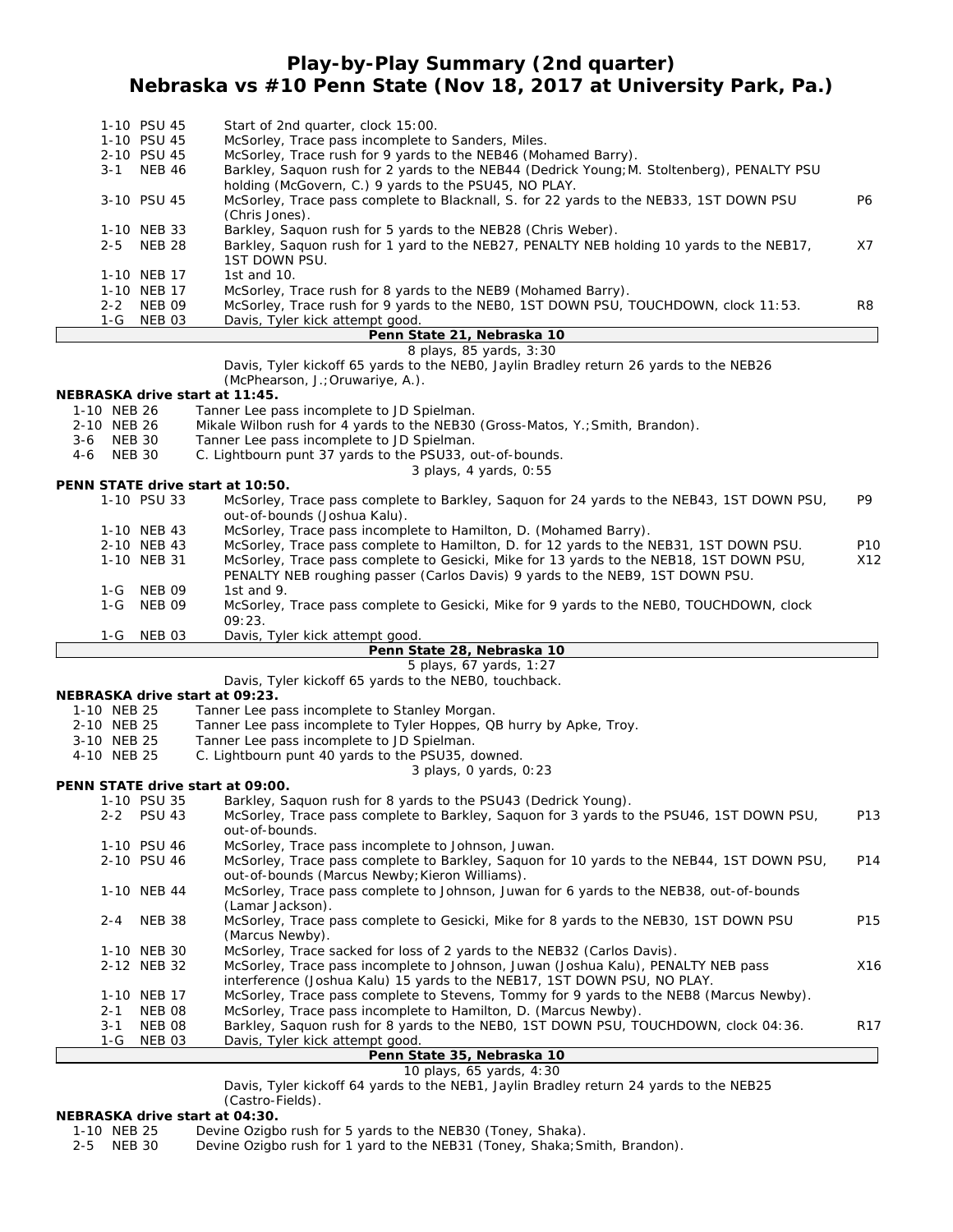## **Play-by-Play Summary (2nd quarter) Nebraska vs #10 Penn State (Nov 18, 2017 at University Park, Pa.)**

| 3-4<br>$3 - 4$<br>$4 - 4$                                                                    | <b>NEB 31</b><br><b>NEB 31</b><br><b>NEB 31</b>                                              |               | Timeout Penn State, clock 03:15.<br>Tanner Lee pass incomplete to JD Spielman, PENALTY NEB holding declined.<br>C. Lightbourn punt 47 yards to the PSU22, fair catch by Thompkins, D |            |  |  |  |  |  |  |  |
|----------------------------------------------------------------------------------------------|----------------------------------------------------------------------------------------------|---------------|--------------------------------------------------------------------------------------------------------------------------------------------------------------------------------------|------------|--|--|--|--|--|--|--|
|                                                                                              | 3 plays, 6 yards, $1:26$<br>PENN STATE drive start at 03:04.                                 |               |                                                                                                                                                                                      |            |  |  |  |  |  |  |  |
|                                                                                              | 1-10 PSU 22<br>Barkley, Saquon rush for 2 yards to the PSU24 (Mohamed Barry; Dedrick Young). |               |                                                                                                                                                                                      |            |  |  |  |  |  |  |  |
|                                                                                              |                                                                                              | 2-8 PSU 24    | McSorley, Trace pass complete to Johnson, Juwan for 26 yards to the 50 yardline, 1ST DOWN<br>PSU, out-of-bounds (Lamar Jackson).                                                     | P18        |  |  |  |  |  |  |  |
|                                                                                              |                                                                                              | 1-10 PSU 50   | McSorley, Trace pass complete to Hamilton, D. for 9 yards to the NEB41.                                                                                                              |            |  |  |  |  |  |  |  |
|                                                                                              | $2 - 1$                                                                                      | <b>NEB 41</b> | McSorley, Trace pass incomplete to Gesicki, Mike (Marcus Newby), PENALTY NEB illegal use<br>of hands (F. Akinmoladun) 15 yards to the NEB26, 1ST DOWN PSU, NO PLAY.                  | X19        |  |  |  |  |  |  |  |
| 1-10 NEB 26<br>McSorley, Trace pass incomplete to Hamilton, D                                |                                                                                              |               |                                                                                                                                                                                      |            |  |  |  |  |  |  |  |
| 2-10 NEB 26<br>McSorley, Trace rush for 5 yards to the NEB21, out-of-bounds (Mohamed Barry). |                                                                                              |               |                                                                                                                                                                                      |            |  |  |  |  |  |  |  |
|                                                                                              | $3 - 5$                                                                                      | <b>NEB 21</b> | Barkley, Saquon rush for 6 yards to the NEB15, 1ST DOWN PSU, out-of-bounds (Dedrick<br>Young).                                                                                       | <b>R20</b> |  |  |  |  |  |  |  |
|                                                                                              |                                                                                              | 1-10 NEB 15   | McSorley, Trace pass complete to Thompkins, D. for 15 yards to the NEBO, 1ST DOWN PSU,<br>TOUCHDOWN, clock 01:19.                                                                    | P21        |  |  |  |  |  |  |  |
|                                                                                              | 1-G                                                                                          | NEB 03        | Davis, Tyler kick attempt good.                                                                                                                                                      |            |  |  |  |  |  |  |  |
|                                                                                              |                                                                                              |               | Penn State 42, Nebraska 10                                                                                                                                                           |            |  |  |  |  |  |  |  |
|                                                                                              |                                                                                              |               | 7 plays, 78 yards, 1:45                                                                                                                                                              |            |  |  |  |  |  |  |  |
|                                                                                              |                                                                                              |               | Davis, Tyler kickoff 57 yards to the NEB8, out-of-bounds, NEB ball on NEB35.                                                                                                         |            |  |  |  |  |  |  |  |
|                                                                                              |                                                                                              |               | NEBRASKA drive start at 01:19.                                                                                                                                                       |            |  |  |  |  |  |  |  |
|                                                                                              | 1-10 NEB 35                                                                                  |               | Tanner Lee pass incomplete to Tyler Hoppes (Cabinda, Jason).                                                                                                                         |            |  |  |  |  |  |  |  |
|                                                                                              | 2-10 NEB 35                                                                                  |               | Tanner Lee pass incomplete, QB hurry by Haley, Grant.                                                                                                                                |            |  |  |  |  |  |  |  |
|                                                                                              | 3-10 NEB 35                                                                                  |               | Tanner Lee sacked for loss of 7 yards to the NEB28 (Cabinda, Jason; Miller, Shareef).                                                                                                |            |  |  |  |  |  |  |  |
|                                                                                              | 4-17 NEB 28                                                                                  |               | Timeout Penn State, clock 01:00.                                                                                                                                                     |            |  |  |  |  |  |  |  |
|                                                                                              | 4-17 NEB 28                                                                                  |               | C. Lightbourn punt 53 yards to the PSU19, downed.                                                                                                                                    |            |  |  |  |  |  |  |  |
|                                                                                              |                                                                                              |               | 3 plays, minus 7 yards, 0:28                                                                                                                                                         |            |  |  |  |  |  |  |  |
|                                                                                              |                                                                                              |               | PENN STATE drive start at 00:51.                                                                                                                                                     |            |  |  |  |  |  |  |  |
|                                                                                              |                                                                                              | 1-10 PSU 19   | McSorley, Trace pass incomplete to Blacknall, S. (Chris Jones).                                                                                                                      |            |  |  |  |  |  |  |  |
|                                                                                              |                                                                                              | 2-10 PSU 19   | Barkley, Saquon rush for 1 yard to the PSU20 (F. Akinmoladun).                                                                                                                       |            |  |  |  |  |  |  |  |
|                                                                                              |                                                                                              | 3-9 PSU 20    | Timeout Penn State, clock 00:37.                                                                                                                                                     |            |  |  |  |  |  |  |  |
|                                                                                              | $3 - 9$                                                                                      | <b>PSU 20</b> | McSorley, Trace pass complete to Barkley, Saquon for 24 yards to the PSU44, 1ST DOWN PSU<br>(Joshua Kalu).                                                                           | P22        |  |  |  |  |  |  |  |
|                                                                                              |                                                                                              | 1-10 PSU 44   | McSorley, Trace pass incomplete.                                                                                                                                                     |            |  |  |  |  |  |  |  |
|                                                                                              |                                                                                              | 2-10 PSU 44   | McSorley, Trace pass incomplete to Gesicki, Mike.                                                                                                                                    |            |  |  |  |  |  |  |  |
|                                                                                              |                                                                                              | 3-10 PSU 44   | McSorley, Trace pass complete to Hamilton, D. for 14 yards to the NEB42, 1ST DOWN PSU                                                                                                | P23        |  |  |  |  |  |  |  |
|                                                                                              |                                                                                              |               | (Chris Weber; Marcus Newby).                                                                                                                                                         |            |  |  |  |  |  |  |  |
|                                                                                              |                                                                                              |               | End of half, clock 00:00.                                                                                                                                                            |            |  |  |  |  |  |  |  |
|                                                                                              |                                                                                              |               | 6 plays, 39 yards, 0:51                                                                                                                                                              |            |  |  |  |  |  |  |  |
|                                                                                              |                                                                                              |               | END OF 2nd QUARTER: Penn State 42, Nebraska 10                                                                                                                                       |            |  |  |  |  |  |  |  |

|                 |       | Time<br>1st Downs |   |          |   |          |         | Conversions |           |             |                  |  |
|-----------------|-------|-------------------|---|----------|---|----------|---------|-------------|-----------|-------------|------------------|--|
| Quarter Summarv | Score | <b>Poss</b>       | R | P        |   |          | 3rd     | 4th         | Rushina   | Passing     | <b>Penalties</b> |  |
| Nebraska        |       | $0.3 \cdot 12$    |   | $\Omega$ | 0 | $\Omega$ | $0 - 4$ | <u>ດ-ດ</u>  | $4 - 3$   | Ი-8-Ი-Ი     | 4-49             |  |
| Penn State      |       | $28 \quad 11:48$  |   |          | 4 | 18       | $5 - 5$ | ი-ი         | $12 - 60$ | 15-23-0-204 | $1 - 9$          |  |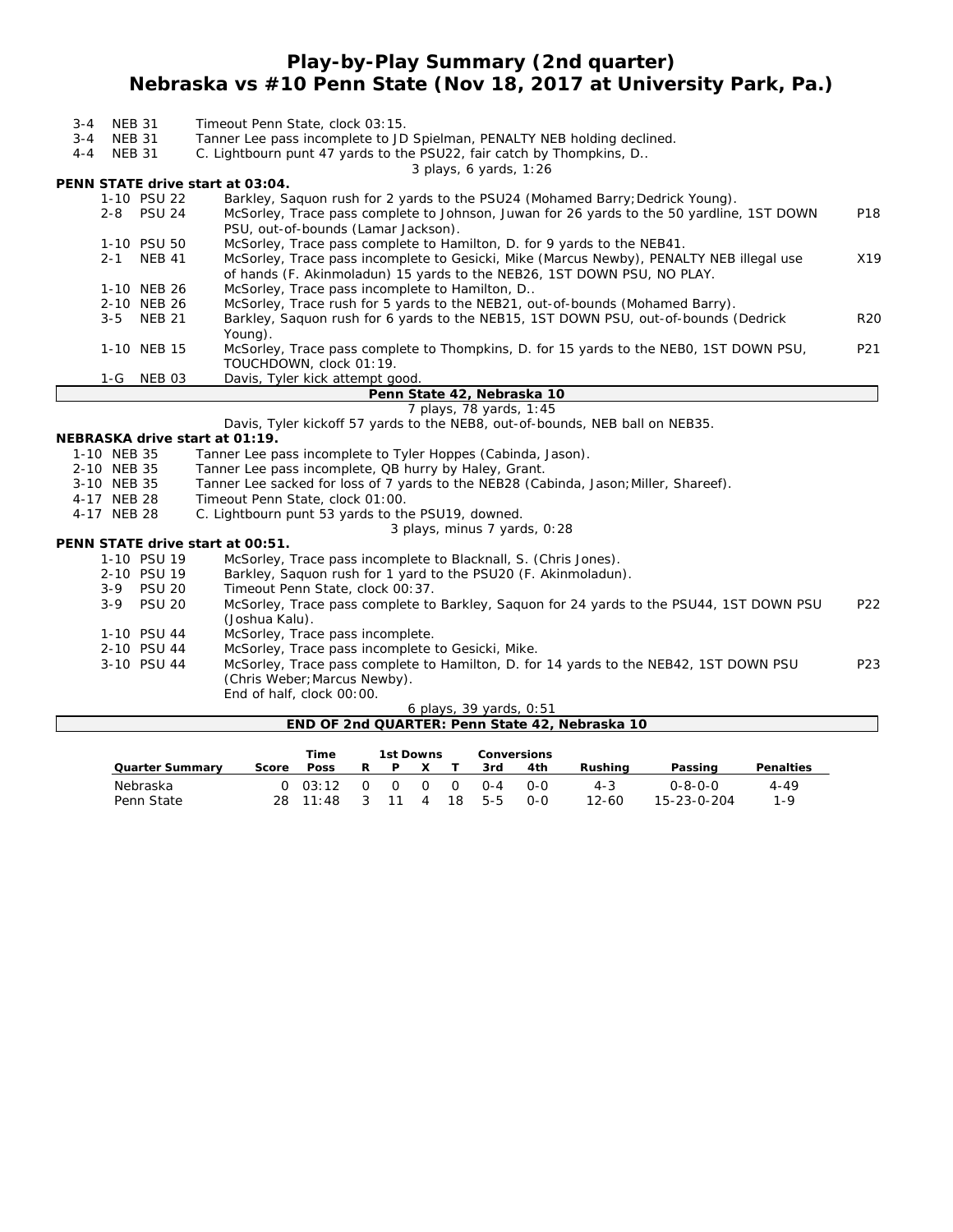### **Quickie Statistics (Halftime) Nebraska vs #10 Penn State (Nov 18, 2017 at University Park, Pa.)**

|                                   | NEB          | PSU           |
|-----------------------------------|--------------|---------------|
| Score                             | 10           | 42            |
| <b>FIRST DOWNS</b>                | 4            | 23            |
| <b>RUSHES-YARDS (NET)</b>         | $9 - 5$      | $21 - 180$    |
| <b>PASSING YDS (NET)</b>          | 72           | 259           |
| Passes Att-Comp-Int               | $19 - 7 - 0$ | $28 - 18 - 0$ |
| <b>TOTAL OFFENSE PLAYS-YARDS</b>  | 28-77        | 49-439        |
| <b>Fumble Returns-Yards</b>       | $0 - 0$      | $0 - 0$       |
| Punt Returns-Yards                | $0 - 0$      | $1 - -3$      |
| Kickoff Returns-Yards             | $4 - 104$    | $2 - 22$      |
| <b>Interception Returns-Yards</b> | $0 - 0$      | $0 - 0$       |
| Punts (Number-Avg)                | $6 - 42.5$   | $1 - 18.0$    |
| Fumbles-Lost                      | $0 - 0$      | $1 - 1$       |
| Penalties-Yards                   | $6 - 59$     | $2 - 14$      |
| Possession Time                   | 11:23        | 18:37         |
| <b>Third-Down Conversions</b>     | $1$ of $8$   | 7 of 8        |
| Fourth-Down Conversions           | 0 of 0       | $0$ of $0$    |

### **Nebraska** Penn State

| <b>Rushing</b>        |       |                     | No. Gain Loss Net TD                      |              |                  | Lg Avg                                       | <b>Rushing</b>                                                                    |                | No. Gain Loss Net TD |                    |                   | Lg Avg              |             |
|-----------------------|-------|---------------------|-------------------------------------------|--------------|------------------|----------------------------------------------|-----------------------------------------------------------------------------------|----------------|----------------------|--------------------|-------------------|---------------------|-------------|
| Mikale Wilbon         |       | 4                   | $\overline{7}$<br>$\mathbf 0$             | 7            | $\mathbf 0$      | 4<br>1.8                                     | Barkley, Saquon                                                                   | 14             | 142                  | $\mathbf 0$<br>142 | $\mathfrak{Z}$    | 65                  | 10.1        |
| Devine Ozigbo         |       | 4                   | $\overline{7}$<br>$\overline{\mathbf{c}}$ | 5            | 1                | 5<br>1.2                                     | McSorley, Trace                                                                   | $\overline{7}$ | 40                   | 2                  | 38<br>1           | 9                   | 5.4         |
| Tanner Lee            |       | 1                   | $\overline{7}$<br>$\mathbf{O}$            | $-7$         | $\mathbf 0$      | $\Omega$<br>$-7.0$                           |                                                                                   |                |                      |                    |                   |                     |             |
| Passing               |       | $C - A - I$         |                                           |              |                  | Yds TD Long Sack                             | Passing                                                                           | $C-A-I$        |                      |                    | Yds TD Long Sack  |                     |             |
| Tanner Lee            |       | $7 - 19 - 0$        |                                           | 72           | $\Omega$         | 18                                           | McSorley, Trace                                                                   | $18 - 28 - 0$  |                      | 259                | 2                 | 43                  |             |
| Receiving             |       |                     | No. Yards                                 | TD           | Long             |                                              | Receiving                                                                         |                | No. Yards            | TD                 | Long              |                     |             |
| <b>Stanley Morgan</b> |       | $\overline{2}$      | 30                                        | $\mathbf 0$  | 18               |                                              | Barkley, Saquon                                                                   | 5              | 66                   | $\mathbf 0$        | 24                |                     |             |
| JD Spielman           |       | $\overline{c}$      | 24                                        | 0            | 17               |                                              | Hamilton, D.                                                                      | 4              | 42                   | 0                  | 14                |                     |             |
| <b>Tyler Hoppes</b>   |       | $\overline{2}$      | 10                                        | $\mathbf 0$  | $\boldsymbol{6}$ |                                              | Johnson, Juwan                                                                    | 3              | 75                   | $\mathbf 0$        | 43                |                     |             |
| D. Pierson-El         |       | 1                   | 8                                         | $\mathbf 0$  | 8                |                                              | Gesicki, Mike                                                                     | 3              | 30                   | 1                  | 13                |                     |             |
| Punting               |       | No.                 | Yds Avg Long In20                         |              |                  | TВ                                           | <b>Punting</b>                                                                    | No.            | Yds                  |                    | Avg Long In20     |                     | <u>ТВ</u>   |
| C. Lightbourn         |       | 6                   | 255                                       | 42.5         | 53               | $\overline{2}$<br>$\Omega$                   | Gillikin, Blake                                                                   | 1              | 18                   | 18.0               | 18                | O                   | $\mathbf 0$ |
| <b>Punt Returns</b>   |       |                     | No. Yards                                 | TD           | Long             |                                              | <b>Punt Returns</b>                                                               |                | No. Yards            | TD                 | Long              |                     |             |
|                       |       |                     |                                           |              |                  |                                              | McPhearson, Z.                                                                    | 1              | $-3$                 | $\Omega$           | 0                 |                     |             |
| <b>Kick Returns</b>   |       |                     | No. Yards                                 | TD           | Long             |                                              | <b>Kick Returns</b>                                                               |                | No. Yards            | TD                 | Long              |                     |             |
| Jaylin Bradley        |       | 3                   | 81                                        | $\mathbf 0$  | 31               |                                              | Farmer, Koa                                                                       | $\overline{2}$ | 22                   | $\Omega$           | $12 \overline{ }$ |                     |             |
| JD Spielman           |       | 1                   | 23                                        | $\mathbf 0$  | 23               |                                              |                                                                                   |                |                      |                    |                   |                     |             |
| <b>Tackles</b>        |       | UA-A                | Total                                     | <b>Sacks</b> |                  | TFL                                          | <b>Tackles</b>                                                                    | UA-A           | Total                |                    | <b>Sacks</b>      | <b>TFL</b>          |             |
| Marcus Newby          |       | $4 - 4$             | $8\,$                                     |              | 0.0              | $\mathbf 0$                                  | Cabinda, Jason                                                                    | $1 - 3$        | 4                    |                    | 0.5               | 1                   |             |
| Mohamed Barry         |       | $3 - 1$             | 4                                         |              | 0.0              | 0                                            | Smith, Brandon                                                                    | $0 - 4$        | 4                    |                    | 0.0               | $\mathsf{O}\xspace$ |             |
| Dedrick Young         |       | $2 - 2$             | 4                                         |              | 0.0              | 0                                            | Haley, Grant                                                                      | $1 - 2$        | 3                    |                    | 0.0               | $\mbox{O}$          |             |
| Aaron Williams        |       | $3 - 0$             | 3                                         |              | 0.0              | 0                                            | Apke, Troy                                                                        | $1 - 1$        | $\overline{2}$       |                    | 0.0               | $\mathbf 0$         |             |
| Qtr                   | Time  | <b>Scoring Play</b> |                                           |              |                  |                                              |                                                                                   |                |                      |                    |                   | V-H                 |             |
| 1st                   | 14:03 |                     |                                           |              |                  |                                              | PSU - Barkley, Saquon 65 yd run (Davis, Tyler kick), 3-74 1:03                    |                |                      |                    |                   | $0 - 7$             |             |
|                       | 09:18 |                     |                                           |              |                  | NEB - Drew Brown 27 yd field goal, 8-23 3:29 |                                                                                   |                |                      |                    |                   | $3 - 7$             |             |
|                       | 06:17 |                     |                                           |              |                  |                                              | NEB - Devine Ozigbo 1 yd run (Drew Brown kick), 3-36 1:16                         |                |                      |                    |                   | $10 - 7$            |             |
|                       | 02:40 |                     |                                           |              |                  |                                              | PSU - Barkley, Saquon 1 yd run (Davis, Tyler kick), 7-66 3:39                     |                |                      |                    |                   | $10 - 14$           |             |
| 2nd                   | 11:53 |                     |                                           |              |                  |                                              | PSU - McSorley, Trace 9 yd run (Davis, Tyler kick), 8-85 3:30                     |                |                      |                    |                   | $10 - 21$           |             |
|                       | 09:23 |                     |                                           |              |                  |                                              | PSU - Gesicki, Mike 9 yd pass from McSorley, Trace (Davis, Tyler kick), 5-67 1:27 |                |                      |                    |                   | $10 - 28$           |             |

04:36 PSU - Barkley, Saquon 8 yd run (Davis, Tyler kick), 10-65 4:30 10 - 35 04:36 PSU - Barkley, Saquon 8 yd run (Davis, Tyler kick), 10-65 4:30<br>01:19 PSU - Thompkins, D. 15 yd pass from McSorley, Trace (Davis, Tyler kick), 7-78 1:45 10 - 12 10 - 42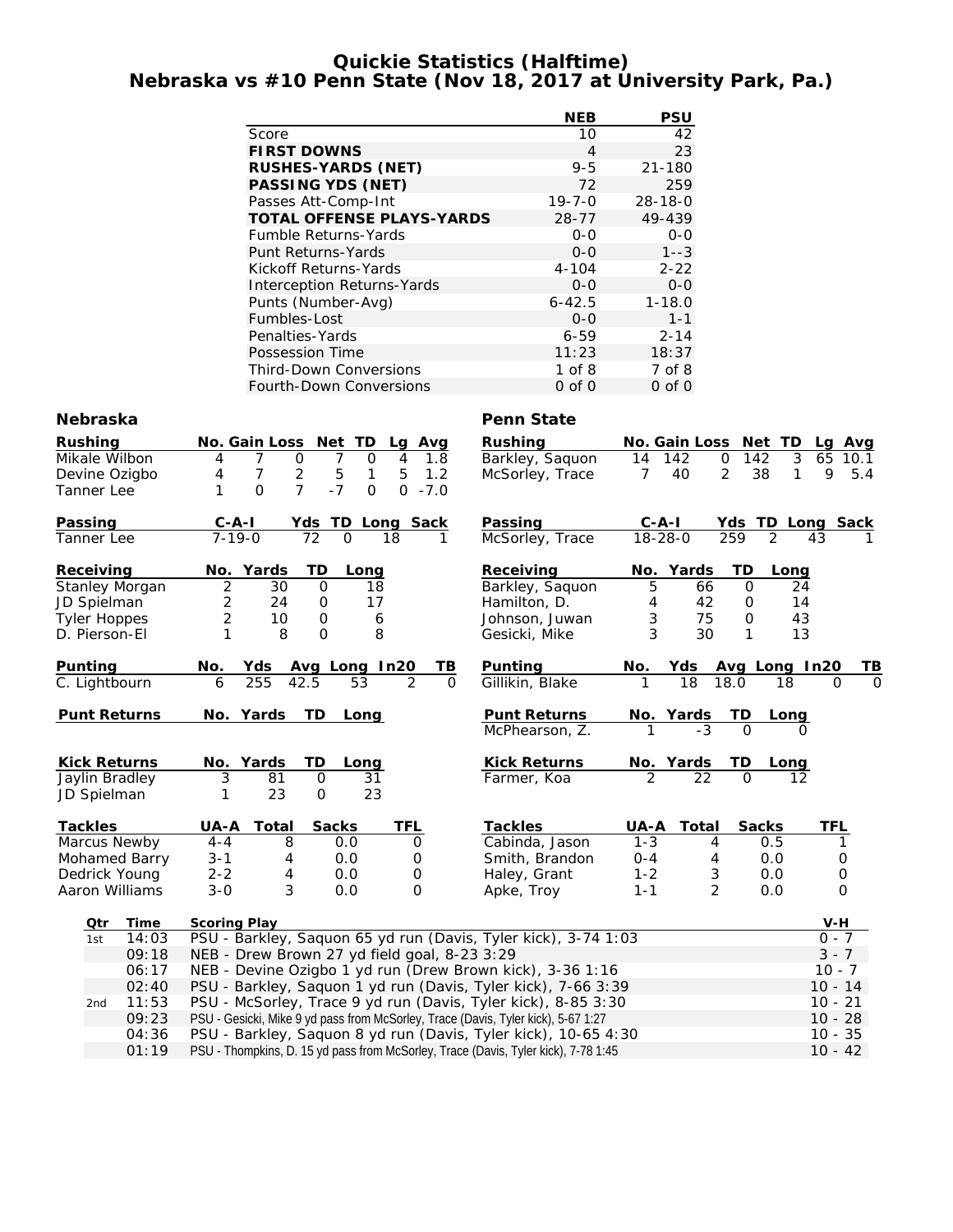## **Play-by-Play Summary (3rd quarter) Nebraska vs #10 Penn State (Nov 18, 2017 at University Park, Pa.)**

| 1-10 NEB 42<br>NEBRASKA drive start at 15:00.<br>1-10 NEB 25<br>2-9 NEB 26<br>3-16 NEB 19<br><b>NEB 29</b><br>4-6                                   | Start of 3rd quarter, clock 15:00.<br>PSU ball on PSU35.<br>Davis, Tyler kickoff 65 yards to the NEBO, touchback.<br>Mikale Wilbon rush for 1 yard to the NEB26 (Givens, Kevin; Smith, Brandon).<br>Tanner Lee sacked for loss of 7 yards to the NEB19 (Givens, Kevin).<br>Tanner Lee pass complete to JD Spielman for 10 yards to the NEB29 (Oruwariye, A.).<br>C. Lightbourn punt 39 yards to the PSU32, Thompkins, D. return 10 yards to the PSU42<br>(Marquel Dismuke).<br>3 plays, 4 yards, 2:11                                                                                                                                                                |                 |
|-----------------------------------------------------------------------------------------------------------------------------------------------------|----------------------------------------------------------------------------------------------------------------------------------------------------------------------------------------------------------------------------------------------------------------------------------------------------------------------------------------------------------------------------------------------------------------------------------------------------------------------------------------------------------------------------------------------------------------------------------------------------------------------------------------------------------------------|-----------------|
| PENN STATE drive start at 12:49.                                                                                                                    |                                                                                                                                                                                                                                                                                                                                                                                                                                                                                                                                                                                                                                                                      |                 |
| 1-10 PSU 42<br>2-3 PSU 49<br>3-5 PSU 47<br>4-5 PSU 47                                                                                               | Barkley, Saquon rush for 7 yards to the PSU49 (Chris Weber).<br>McSorley, Trace sacked for loss of 2 yards to the PSU47 (Alex Davis).<br>McSorley, Trace pass complete to Barkley, Saquon for no gain to the PSU47.<br>Gillikin, Blake punt 43 yards to the NEB10, downed.<br>3 plays, 5 yards, 1:57                                                                                                                                                                                                                                                                                                                                                                 |                 |
| NEBRASKA drive start at 10:52.                                                                                                                      |                                                                                                                                                                                                                                                                                                                                                                                                                                                                                                                                                                                                                                                                      |                 |
| 1-10 NEB 10                                                                                                                                         | Tanner Lee pass complete to Tyler Hoppes for 5 yards to the NEB15 (Cabinda, Jason; Smith,<br>Brandon).                                                                                                                                                                                                                                                                                                                                                                                                                                                                                                                                                               |                 |
| <b>NEB 15</b><br>$2 - 5$<br><b>NEB 18</b><br>$3 - 2$                                                                                                | Devine Ozigbo rush for 3 yards to the NEB18 (Apke, Troy; Windsor, Robert).<br>Tanner Lee pass complete to Mikale Wilbon for 12 yards to the NEB30, 1ST DOWN NEB (Smith,<br>Brandon).                                                                                                                                                                                                                                                                                                                                                                                                                                                                                 | P5              |
| 1-10 NEB 30                                                                                                                                         | JD Spielman rush for 8 yards to the NEB38 (Brown, Cam).                                                                                                                                                                                                                                                                                                                                                                                                                                                                                                                                                                                                              |                 |
| 2-2 NEB 38<br>1-10 NEB 41                                                                                                                           | Devine Ozigbo rush for 3 yards to the NEB41, 1ST DOWN NEB (Smith, Brandon; Cabinda, Jason).<br>Tanner Lee pass complete to Stanley Morgan for 34 yards to the PSU25, 1ST DOWN NEB<br>(Campbell, C.).                                                                                                                                                                                                                                                                                                                                                                                                                                                                 | R6<br>P7        |
| 1-10 PSU 25<br><b>PSU 24</b><br>$2 - 9$                                                                                                             | Devine Ozigbo rush for 1 yard to the PSU24 (Campbell, C.; Allen, Marcus).<br>Mikale Wilbon rush for 24 yards to the PSU0, 1ST DOWN NEB, TOUCHDOWN, clock 06:40.                                                                                                                                                                                                                                                                                                                                                                                                                                                                                                      | R8              |
| <b>PSU 03</b><br>1-G                                                                                                                                | Drew Brown kick attempt good.<br>Penn State 42, Nebraska 17                                                                                                                                                                                                                                                                                                                                                                                                                                                                                                                                                                                                          |                 |
|                                                                                                                                                     | 8 plays, 90 yards, 4:17                                                                                                                                                                                                                                                                                                                                                                                                                                                                                                                                                                                                                                              |                 |
| PENN STATE drive start at 06:35.<br>1-10 PSU 27<br><b>PSU 31</b><br>$2 - 6$<br><b>PSU 36</b><br>3-1<br><b>PSU 31</b><br>3-6<br><b>PSU 31</b><br>4-6 | Drew Brown kickoff 45 yards to the PSU20, Johnson, Jan return 7 yards to the PSU27<br>(Collin Miller; Avery Anderson).<br>Barkley, Saquon rush for 4 yards to the PSU31, out-of-bounds.<br>Barkley, Saguon rush for 5 yards to the PSU36 (Mohamed Barry; Carlos Davis).<br>PENALTY PSU false start (Hamilton, D.) 5 yards to the PSU31.<br>McSorley, Trace pass incomplete to Hamilton, D. (Joshua Kalu), QB hurry by F. Akinmoladun.<br>Gillikin, Blake punt 41 yards to the NEB28, D. Pierson-El return 3 yards to the NEB31<br>(Vasey, Kyle), PENALTY NEB illegal block 10 yards to the NEB21, 1st and 10, NEB ball on<br><b>NEB21.</b><br>3 plays, 4 yards, 1:48 |                 |
| NEBRASKA drive start at 04:47.                                                                                                                      |                                                                                                                                                                                                                                                                                                                                                                                                                                                                                                                                                                                                                                                                      |                 |
| 1-10 NEB 21                                                                                                                                         | Tanner Lee rush for 6 yards to the NEB27 (Oruwariye, A.).                                                                                                                                                                                                                                                                                                                                                                                                                                                                                                                                                                                                            |                 |
| 2-4<br><b>NEB 27</b>                                                                                                                                | PENALTY NEB false start (Nick Gates) 5 yards to the NEB22.                                                                                                                                                                                                                                                                                                                                                                                                                                                                                                                                                                                                           |                 |
| 2-9<br><b>NEB 22</b>                                                                                                                                | Tanner Lee pass complete to Tyler Hoppes for 5 yards to the NEB27 (Cabinda, Jason).                                                                                                                                                                                                                                                                                                                                                                                                                                                                                                                                                                                  |                 |
| <b>NEB 27</b><br>3-4                                                                                                                                | Tanner Lee pass complete to Stanley Morgan for 51 yards to the PSU22, 1ST DOWN NEB,<br>out-of-bounds (Oruwariye, A.).                                                                                                                                                                                                                                                                                                                                                                                                                                                                                                                                                | P9              |
| 1-10 PSU 22                                                                                                                                         | Tanner Lee pass complete to D. Pierson-El for 22 yards to the PSU0, 1ST DOWN NEB,<br>TOUCHDOWN, clock 02:34, PENALTY PSU pass interference declined.                                                                                                                                                                                                                                                                                                                                                                                                                                                                                                                 | P <sub>10</sub> |
| 1-G PSU 03                                                                                                                                          | Drew Brown kick attempt good.                                                                                                                                                                                                                                                                                                                                                                                                                                                                                                                                                                                                                                        |                 |
|                                                                                                                                                     | Penn State 42, Nebraska 24<br>4 plays, 79 yards, 2:19                                                                                                                                                                                                                                                                                                                                                                                                                                                                                                                                                                                                                |                 |
|                                                                                                                                                     | Drew Brown kickoff 65 yards to the PSU0, Polk, Brandon return 21 yards to the PSU21 (J.<br>Stovall; Avery Roberts).                                                                                                                                                                                                                                                                                                                                                                                                                                                                                                                                                  |                 |
| PENN STATE drive start at 02:28.                                                                                                                    |                                                                                                                                                                                                                                                                                                                                                                                                                                                                                                                                                                                                                                                                      |                 |
| 1-10 PSU 21<br>2-5 PSU 26                                                                                                                           | Sanders, Miles rush for 5 yards to the PSU26 (Alex Davis).<br>McSorley, Trace rush for 10 yards to the PSU36, 1ST DOWN PSU (Kieron Williams).                                                                                                                                                                                                                                                                                                                                                                                                                                                                                                                        | R <sub>24</sub> |
| 1-10 PSU 36                                                                                                                                         | McSorley, Trace pass complete to Pancoast, Tom for 6 yards to the PSU42 (Chris<br>Weber; Marcus Newby).                                                                                                                                                                                                                                                                                                                                                                                                                                                                                                                                                              |                 |
| <b>PSU 42</b><br>$2 - 4$                                                                                                                            | Sanders, Miles rush for 3 yards to the PSU45 (Mohamed Barry), PENALTY PSU holding<br>(Gonzalez, S.) 10 yards to the PSU35.                                                                                                                                                                                                                                                                                                                                                                                                                                                                                                                                           |                 |
| 2-11 PSU 35                                                                                                                                         | 2nd and 11.                                                                                                                                                                                                                                                                                                                                                                                                                                                                                                                                                                                                                                                          |                 |
| 2-11 PSU 35<br>previous play under review, play stands                                                                                              | McSorley, Trace pass complete to Johnson, Juwan for 16 yards to the NEB49, 1ST DOWN PSU,<br>out-of-bounds (Lamar Jackson).                                                                                                                                                                                                                                                                                                                                                                                                                                                                                                                                           | P <sub>25</sub> |
| 1-10 NEB 49                                                                                                                                         | McSorley, Trace pass incomplete to Thompkins, D                                                                                                                                                                                                                                                                                                                                                                                                                                                                                                                                                                                                                      |                 |
| 2-10 NEB 49                                                                                                                                         | McSorley, Trace pass complete to Johnson, Juwan for 14 yards to the NEB35, 1ST DOWN PSU<br>(Lamar Jackson).                                                                                                                                                                                                                                                                                                                                                                                                                                                                                                                                                          | P <sub>26</sub> |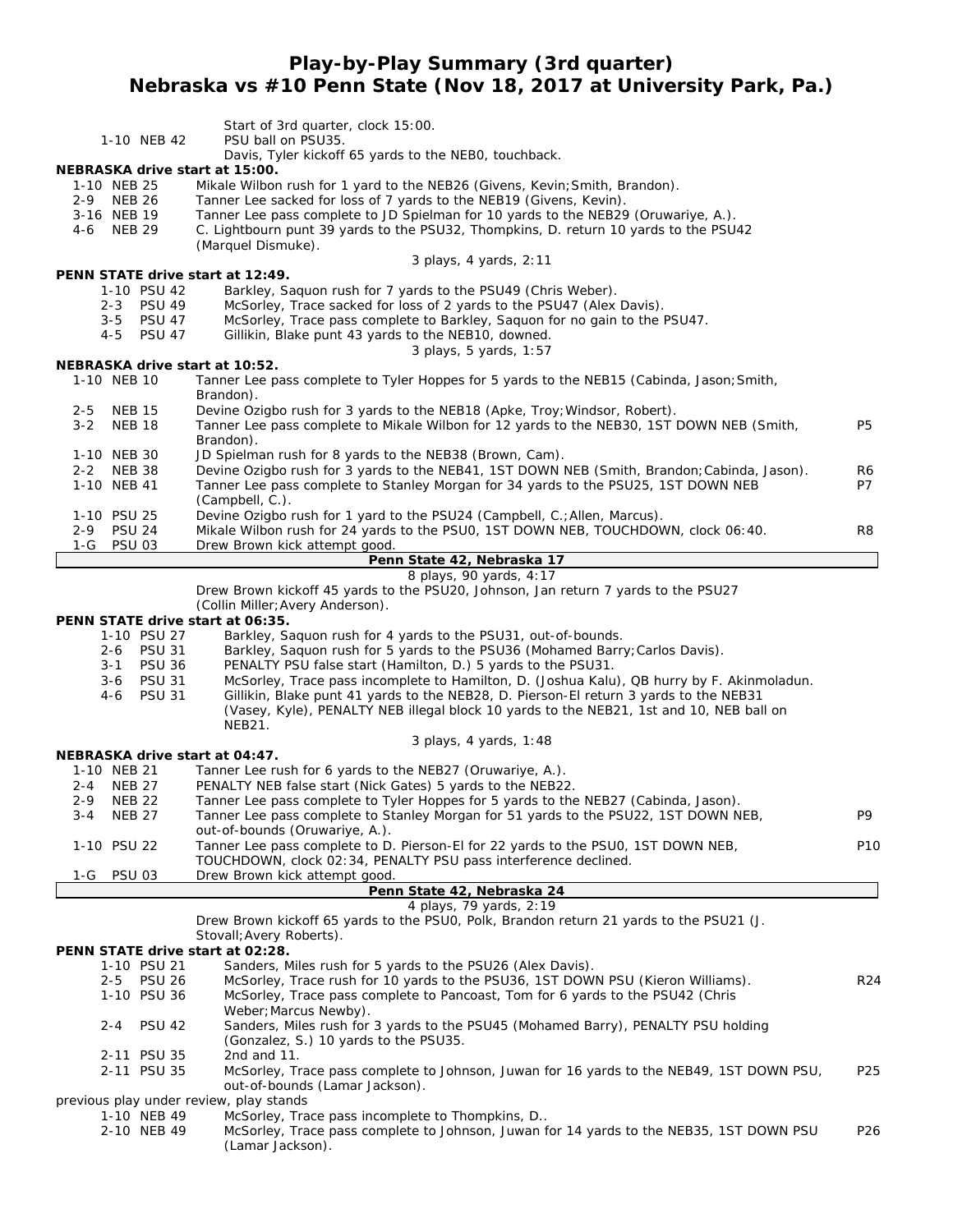## **Play-by-Play Summary (3rd quarter) Nebraska vs #10 Penn State (Nov 18, 2017 at University Park, Pa.)**

| END OF 3rd QUARTER: Penn State 42, Nebraska 24 |       |             |    |                  |          |   |         |                    |          |                   |           |
|------------------------------------------------|-------|-------------|----|------------------|----------|---|---------|--------------------|----------|-------------------|-----------|
|                                                |       | Time        |    | <b>1st Downs</b> |          |   |         | <b>Conversions</b> |          |                   |           |
| <b>Quarter Summary</b>                         | Score | <b>Poss</b> | R. | D.               |          |   | 3rd     | 4th                | Rushina  | Passing           | Penalties |
| Nebraska                                       | 14    | 08:47       |    | 4                | $\Omega$ | 6 | $2 - 3$ | $O-O$              | $8 - 39$ | $7 - 7 - 0 - 139$ | $2 - 15$  |
| Penn State                                     |       | 06:13       |    |                  | $\cap$   |   | በ-2     | 0-0                | $7 - 32$ | $4 - 6 - 0 - 36$  | $2 - 15$  |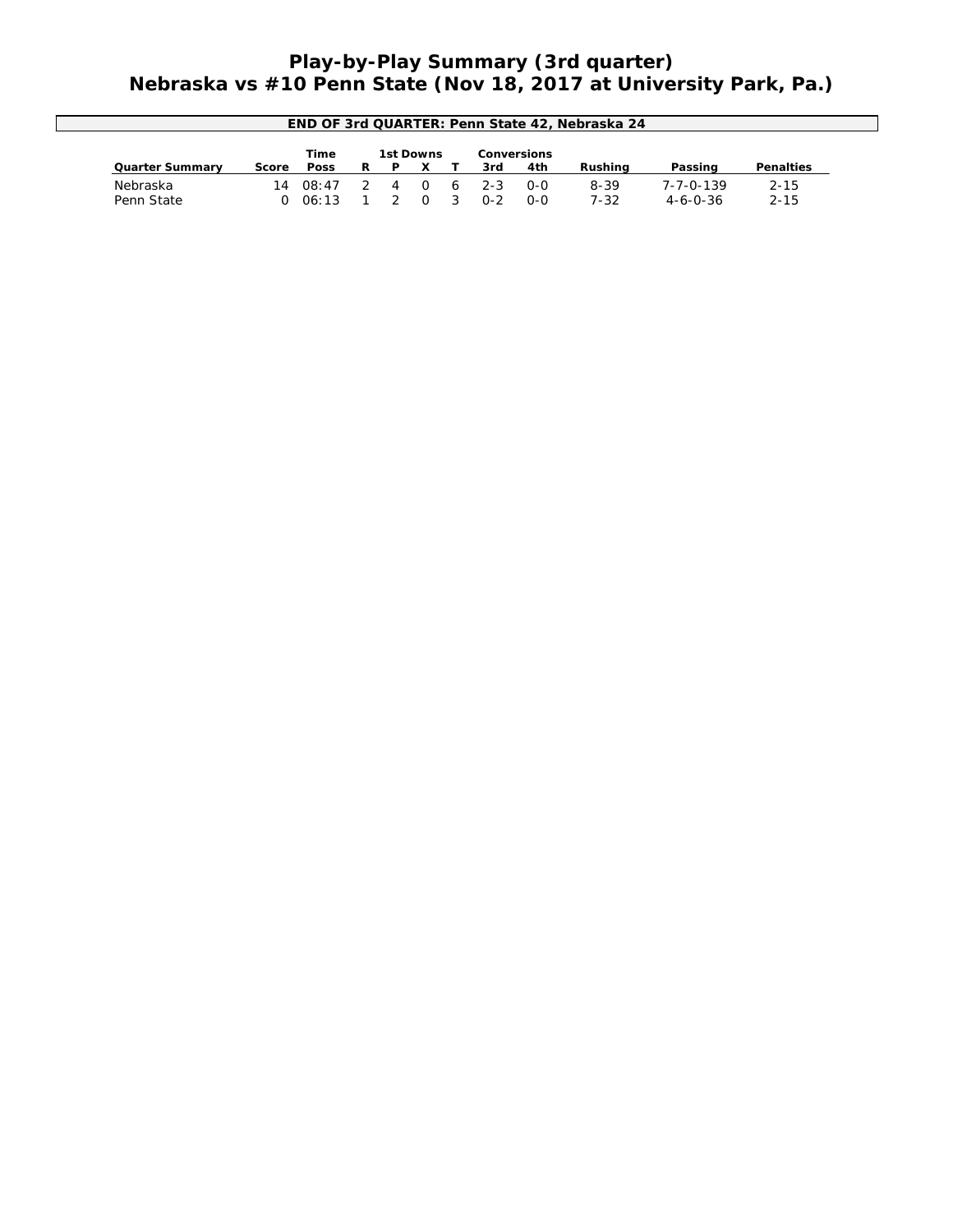### **Quickie Statistics (3rd quarter) Nebraska vs #10 Penn State (Nov 18, 2017 at University Park, Pa.)**

|                                   | <b>NEB</b>    | PSU           |
|-----------------------------------|---------------|---------------|
| Score                             | 24            | 42            |
| <b>FIRST DOWNS</b>                | 10            | 26            |
| <b>RUSHES-YARDS (NET)</b>         | $17 - 44$     | 28-212        |
| <b>PASSING YDS (NET)</b>          | 211           | 295           |
| Passes Att-Comp-Int               | $26 - 14 - 0$ | $34 - 22 - 0$ |
| <b>TOTAL OFFENSE PLAYS-YARDS</b>  | 43-255        | 62-507        |
| <b>Fumble Returns-Yards</b>       | $0 - 0$       | $0 - 0$       |
| <b>Punt Returns-Yards</b>         | $1 - 3$       | $2 - 7$       |
| Kickoff Returns-Yards             | $4 - 104$     | $4 - 50$      |
| <b>Interception Returns-Yards</b> | $0 - 0$       | $0 - 0$       |
| Punts (Number-Avg)                | $7 - 42.0$    | $3 - 34.0$    |
| Fumbles-Lost                      | $0 - 0$       | $1 - 1$       |
| Penalties-Yards                   | $8 - 74$      | $4 - 29$      |
| Possession Time                   | 20:10         | 24:50         |
| <b>Third-Down Conversions</b>     | 3 of 11       | 7 of 10       |
| <b>Fourth-Down Conversions</b>    | 0 of 0        | $0$ of $0$    |

### **Nebraska** Penn State

| <b>Rushing</b> |                     | No. Gain Loss Net TD<br>Lg<br>Avg                                                  | <b>Rushing</b>              |                     | No. Gain Loss Net TD                 | Lg Avg       |  |
|----------------|---------------------|------------------------------------------------------------------------------------|-----------------------------|---------------------|--------------------------------------|--------------|--|
|                | Mikale Wilbon       | 32<br>$\mathbf 0$<br>32<br>24<br>5.3<br>6<br>1                                     | Barkley, Saquon             | 17<br>158           | 3<br>158<br>0                        | 65<br>9.3    |  |
|                | Devine Ozigbo       | 7<br>14<br>2<br>12<br>$\mathbf{1}$<br>5<br>1.7                                     | McSorley, Trace             | 9<br>50             | $\overline{4}$<br>$\mathbf{1}$<br>46 | 10<br>5.1    |  |
|                | JD Spielman         | 8<br>1<br>8<br>$\mathbf 0$<br>8<br>$\mathbf 0$<br>8.0                              | Sanders, Miles              | $\overline{2}$<br>8 | 8<br>$\Omega$<br>$\Omega$            | 5<br>4.0     |  |
|                | Tanner Lee          | $-8$<br>3<br>6<br>6<br>$-2.7$<br>14<br>$\mathbf 0$                                 |                             |                     |                                      |              |  |
| Passing        |                     | $C-A-I$<br>Yds TD Long Sack                                                        | Passing                     | $C - A - I$         | Yds TD Long Sack                     |              |  |
|                | Tanner Lee          | $14 - 26 - 0$<br>211<br>$\mathcal{P}$<br>1<br>51                                   | McSorley, Trace             | $22 - 34 - 0$       | 295<br>2                             | 43           |  |
| Receiving      |                     | No. Yards<br>TD<br>Long                                                            | Receiving                   | No. Yards           | TD<br>Long                           |              |  |
|                | Stanley Morgan      | 115<br>$\mathbf 0$<br>51<br>4                                                      | Barkley, Saquon             | 66<br>6             | 24<br>0                              |              |  |
|                | <b>Tyler Hoppes</b> | 20<br>4<br>0<br>6                                                                  | Johnson, Juwan              | 105<br>5            | 43<br>0                              |              |  |
|                | JD Spielman         | 3<br>34<br>$\mathsf{O}$<br>17                                                      | Hamilton, D.                | 4<br>42             | $\mathbf 0$<br>14                    |              |  |
|                | D. Pierson-El       | $\overline{2}$<br>22<br>30<br>1                                                    | Gesicki, Mike               | 3<br>30             | 13<br>$\mathbf{1}$                   |              |  |
| Punting        |                     | Yds Avg Long In20<br>No.                                                           | Punting<br><u>ТВ</u>        | No.<br>Yds          | Avg Long In20                        | TВ           |  |
|                | C. Lightbourn       | $\overline{2}$<br>7<br>294<br>42.0<br>53                                           | Gillikin, Blake<br>$\Omega$ | 3<br>102            | 34.0<br>43                           | 0            |  |
|                | <b>Punt Returns</b> | No. Yards<br>TD<br><b>Long</b>                                                     | <b>Punt Returns</b>         | No. Yards           | TD<br>Long                           |              |  |
|                | D. Pierson-El       | $\Omega$                                                                           | McPhearson, Z.              | $-3$                | $\mathbf 0$                          | O            |  |
|                |                     |                                                                                    | Thompkins, D.               | 10<br>1             | 10<br>$\mathbf{O}$                   |              |  |
|                | <b>Kick Returns</b> | No. Yards<br>TD<br>Long                                                            | <b>Kick Returns</b>         | No. Yards           | TD<br>Long                           |              |  |
|                | Jaylin Bradley      | 3<br>81<br>$\mathbf 0$<br>31                                                       | Farmer, Koa                 | 2<br>22             | $\mathbf{O}$<br>12                   |              |  |
|                | JD Spielman         | 23<br>23<br>1<br>$\mathbf 0$                                                       | Johnson, Jan                | 7<br>1              | $\mathbf{O}$                         | 7            |  |
| <b>Tackles</b> |                     | UA-A<br><b>Sacks</b><br><b>TFL</b><br>Total                                        | <b>Tackles</b>              | UA-A<br>Total       | <b>Sacks</b>                         | <b>TFL</b>   |  |
|                | Marcus Newby        | 9<br>$4 - 5$<br>0.0<br>0                                                           | Smith, Brandon              | $1 - 7$             | 8<br>0.0                             | 0            |  |
|                | Mohamed Barry       | $4 - 2$<br>0.0<br>0<br>6                                                           | Cabinda, Jason              | $2 - 5$             | 7<br>0.5                             | $\mathbf{1}$ |  |
|                | Chris Weber         | $2 - 3$<br>5<br>0.0<br>0                                                           | Oruwariye, A.               | $3 - 1$             | 0.0<br>4                             | $\mathbf 0$  |  |
|                | Lamar Jackson       | $4 - 0$<br>4<br>0.0<br>$\Omega$                                                    | Campbell, C.                | $2 - 2$             | 0.0<br>4                             | $\mathbf 0$  |  |
|                | Time<br>Otr         | <b>Scoring Play</b>                                                                |                             |                     |                                      | $V-H$        |  |
| 1st            | 14:03               | PSU - Barkley, Saquon 65 yd run (Davis, Tyler kick), 3-74 1:03                     |                             |                     |                                      | 0 - 7        |  |
|                | 09:18               | NEB - Drew Brown 27 yd field goal, 8-23 3:29                                       |                             |                     |                                      | $3 - 7$      |  |
|                | 06:17               | NEB - Devine Ozigbo 1 yd run (Drew Brown kick), 3-36 1:16                          |                             |                     |                                      | $10 - 7$     |  |
|                | 02:40               | PSU - Barkley, Saquon 1 yd run (Davis, Tyler kick), 7-66 3:39                      |                             |                     |                                      | $10 - 14$    |  |
|                | 11:53<br>2nd        | PSU - McSorley, Trace 9 yd run (Davis, Tyler kick), 8-85 3:30                      |                             |                     |                                      | $10 - 21$    |  |
|                | 09:23               | PSU - Gesicki, Mike 9 yd pass from McSorley, Trace (Davis, Tyler kick), 5-67 1:27  |                             |                     |                                      | $10 - 28$    |  |
|                | 04:36               | PSU - Barkley, Saquon 8 yd run (Davis, Tyler kick), 10-65 4:30                     |                             |                     |                                      | $10 - 35$    |  |
|                | 01:19               | PSU - Thompkins, D. 15 yd pass from McSorley, Trace (Davis, Tyler kick), 7-78 1:45 |                             |                     |                                      | $10 - 42$    |  |
|                | 06:40<br>3rd        | NEB - Mikale Wilbon 24 yd run (Drew Brown kick), 8-90 4:17                         |                             |                     |                                      | $17 - 42$    |  |
|                | 02:34               | NEB - D. Pierson-El 22 yd pass from Tanner Lee (Drew Brown kick), 4-79 2:19        |                             |                     |                                      | $24 - 42$    |  |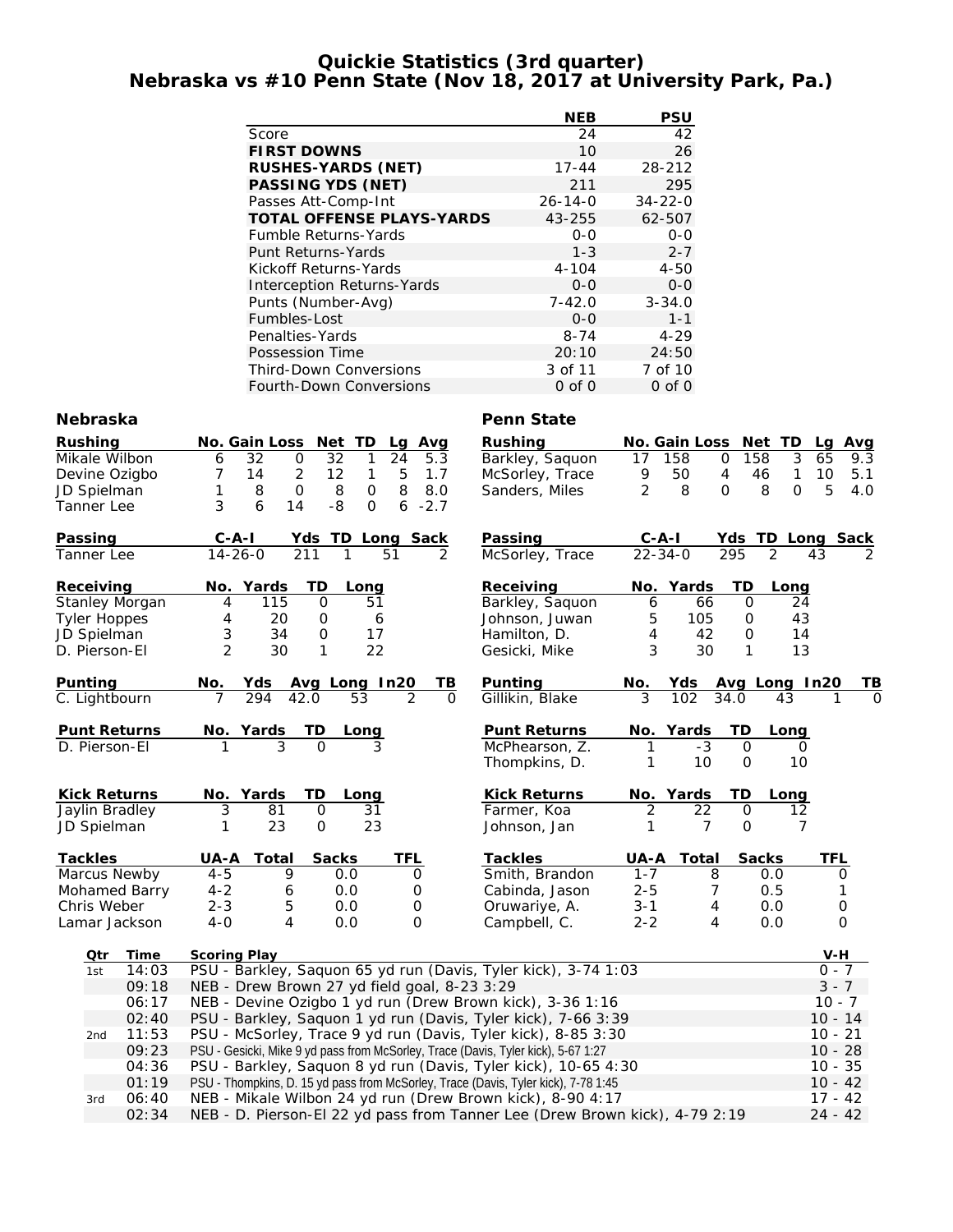## **Play-by-Play Summary (4th quarter) Nebraska vs #10 Penn State (Nov 18, 2017 at University Park, Pa.)**

| 1-10 NEB 35                    |               | Start of 4th quarter, clock 15:00.                                                                                                                                                |                 |
|--------------------------------|---------------|-----------------------------------------------------------------------------------------------------------------------------------------------------------------------------------|-----------------|
| 1-10 NEB 35                    |               | Sanders, Miles rush for 5 yards to the NEB30, out-of-bounds (Marcus Newby).                                                                                                       |                 |
| 2-5 NEB 30                     |               | McSorley, Trace pass complete to Stevens, Tommy for 13 yards to the NEB17, 1ST DOWN PSU,                                                                                          | P <sub>27</sub> |
|                                |               | out-of-bounds (Chris Jones).                                                                                                                                                      |                 |
| 1-10 NEB 17                    |               | McSorley, Trace pass complete to Gesicki, Mike for 17 yards to the NEB0, 1ST DOWN PSU,<br>TOUCHDOWN, clock 13:59.                                                                 | P <sub>28</sub> |
| 1-G NEB 03                     |               | Davis, Tyler kick attempt good.                                                                                                                                                   |                 |
|                                |               | Penn State 49, Nebraska 24                                                                                                                                                        |                 |
|                                |               | 10 plays, 79 yards, 3:29                                                                                                                                                          |                 |
|                                |               | Davis, Tyler kickoff 61 yards to the NEB4, out-of-bounds, NEB ball on NEB35.                                                                                                      |                 |
| NEBRASKA drive start at 13:59. |               |                                                                                                                                                                                   |                 |
| 1-10 NEB 35                    |               | Tyjon Lindsey rush for 1 yard to the NEB36 (Oruwariye, A.).                                                                                                                       |                 |
| 2-9 NEB 36                     |               | Tanner Lee sacked for loss of 6 yards to the NEB30 (Chavis, Tyrell), PENALTY NEB personal                                                                                         |                 |
| 3-15 NEB 30                    |               | foul declined.<br>Timeout Nebraska, clock 12:58.                                                                                                                                  |                 |
| 3-15 NEB 30                    |               | Tanner Lee pass incomplete to Stanley Morgan (Campbell, C.).                                                                                                                      |                 |
| 4-15 NEB 30                    |               | C. Lightbourn punt 45 yards to the PSU25, downed.                                                                                                                                 |                 |
|                                |               | 3 plays, minus 5 yards, 1:15                                                                                                                                                      |                 |
|                                |               | PENN STATE drive start at 12:44.                                                                                                                                                  |                 |
| 1-10 PSU 25                    |               | Stevens, Tommy rush for 4 yards to the PSU29, out-of-bounds, PENALTY NEB personal foul                                                                                            | X29             |
|                                |               | (Lamar Jackson) 15 yards to the PSU44, 1ST DOWN PSU.                                                                                                                              |                 |
| 1-10 PSU 44<br>1-10 PSU 44     |               | 1st and 10.<br>Stevens, Tommy rush for 6 yards to the 50 yardline (Khalil Davis).                                                                                                 |                 |
| 2-4 PSU 50                     |               | Stevens, Tommy pass incomplete to Polk, Brandon.                                                                                                                                  |                 |
| 3-4                            | <b>PSU 50</b> | Stevens, Tommy rush for 20 yards to the NEB30, 1ST DOWN PSU, out-of-bounds (Aaron                                                                                                 | <b>R30</b>      |
|                                |               | Williams).                                                                                                                                                                        |                 |
| 1-10 NEB 30                    |               | Sanders, Miles rush for 15 yards to the NEB15, 1ST DOWN PSU (Mohamed Barry; Joshua Kalu).                                                                                         | R31             |
| 1-10 NEB 15                    |               | Stevens, Tommy pass complete to Bowers, Nick for 15 yards to the NEBO, 1ST DOWN PSU,                                                                                              | P32             |
|                                |               | TOUCHDOWN, clock 10:13.                                                                                                                                                           |                 |
| 1-G                            | NEB 03        | Davis, Tyler kick attempt good.                                                                                                                                                   |                 |
|                                |               | Penn State 56, Nebraska 24<br>6 plays, 75 yards, 2:31                                                                                                                             |                 |
|                                |               | Davis, Tyler kickoff 65 yards to the NEBO, touchback.                                                                                                                             |                 |
| NEBRASKA drive start at 10:13. |               |                                                                                                                                                                                   |                 |
| 1-10 NEB 25                    |               | Mikale Wilbon rush for 15 yards to the NEB40, 1ST DOWN NEB (Scott, Nick; Smith, Brandon).                                                                                         | R <sub>11</sub> |
| 1-10 NEB 40                    |               | Mikale Wilbon rush for 2 yards to the NEB42 (Windsor, Robert; Smith, Brandon).                                                                                                    |                 |
| <b>NEB 42</b><br>2-8           |               | Tanner Lee pass complete to Tyler Hoppes for 7 yards to the NEB49 (Smith, Brandon).                                                                                               |                 |
| <b>NEB 49</b><br>3-1           |               | Jaylin Bradley rush for 9 yards to the PSU42, 1ST DOWN NEB (Farmer, Koa).                                                                                                         | R <sub>12</sub> |
| 1-10 PSU 42                    |               | Tanner Lee pass complete to Stanley Morgan for 21 yards to the PSU21, 1ST DOWN NEB (Wade,<br>Lamont; Apke, Troy), PENALTY PSU illegal helmet contact (Apke, Troy) 10 yards to the | X14             |
|                                |               | PSU11, 1ST DOWN NEB.                                                                                                                                                              |                 |
| 1-10 PSU 11                    |               | 1st and 10.                                                                                                                                                                       |                 |
| PSU #28 disq.                  |               |                                                                                                                                                                                   |                 |
| 1-10 PSU 11                    |               | Mikale Wilbon rush for 3 yards to the PSU8 (Jordan, Ellison; Monroe, Ayron).                                                                                                      |                 |
| 2-7 PSU 08                     |               | Tanner Lee pass complete to Stanley Morgan for 8 yards to the PSU0, 1ST DOWN NEB,                                                                                                 | P <sub>15</sub> |
|                                |               | TOUCHDOWN, clock 06:32, PENALTY PSU pass interference declined.                                                                                                                   |                 |
| <b>PSU 03</b><br>$1-G$         |               | Drew Brown kick attempt good.                                                                                                                                                     |                 |
|                                |               | Penn State 56, Nebraska 31<br>7 plays, 75 yards, 3:48                                                                                                                             |                 |
|                                |               | Drew Brown kickoff 65 yards to the PSU0, Polk, Brandon return 34 yards to the PSU34,                                                                                              |                 |
|                                |               | out-of-bounds (Drew Brown).                                                                                                                                                       |                 |
|                                |               | PENN STATE drive start at 06:25.                                                                                                                                                  |                 |
| 1-10 PSU 34                    |               | Stevens, Tommy rush for no gain to the PSU34 (F. Akinmoladun).                                                                                                                    |                 |
| 2-10 PSU 34                    |               | Stevens, Tommy pass complete to Sanders, Miles for 6 yards to the PSU40 (Chris Weber).                                                                                            |                 |
| 3-4 PSU 40                     |               | Stevens, Tommy rush for 1 yard to the PSU41 (Carlos Davis).<br>Gillikin, Blake punt 56 yards to the NEB3, downed.                                                                 |                 |
| $4 - 3$                        | <b>PSU 41</b> | 3 plays, 7 yards, 1:53                                                                                                                                                            |                 |
| NEBRASKA drive start at 04:32. |               |                                                                                                                                                                                   |                 |
| 1-10 NEB 03                    |               | Tanner Lee pass complete to Stanley Morgan for 41 yards to the NEB44, 1ST DOWN NEB                                                                                                | P <sub>16</sub> |
|                                |               | (Castro-Fields).                                                                                                                                                                  |                 |
| 1-10 NEB 44                    |               | Tanner Lee pass complete to Tyler Hoppes for 16 yards to the PSU40, 1ST DOWN NEB (Wade,                                                                                           | P17             |
|                                |               | Lamont; Taylor, Garrett).                                                                                                                                                         |                 |
| 1-10 PSU 40                    |               | Tanner Lee sacked for loss of 5 yards to the PSU45 (Windsor, Robert).                                                                                                             |                 |
| 2-15 PSU 45                    |               | Tanner Lee pass complete to D. Pierson-El for 10 yards to the PSU35 (McPhearson, Z.; Wade,<br>Lamont).                                                                            |                 |
| 3-5<br><b>PSU 35</b>           |               | Tanner Lee rush for 3 yards to the PSU32, out-of-bounds (Smith, Brandon).                                                                                                         |                 |
| 4-2<br><b>PSU 32</b>           |               | Tanner Lee pass complete to JD Spielman for 31 yards to the PSU1, 1ST DOWN NEB,                                                                                                   | P <sub>18</sub> |
|                                |               | out-of-bounds (Wade, Lamont; Taylor, Garrett).                                                                                                                                    |                 |
| <b>PSU 01</b><br>1-G           |               | Mikale Wilbon rush for 1 yard to the PSU0, TOUCHDOWN, clock 01:20.                                                                                                                |                 |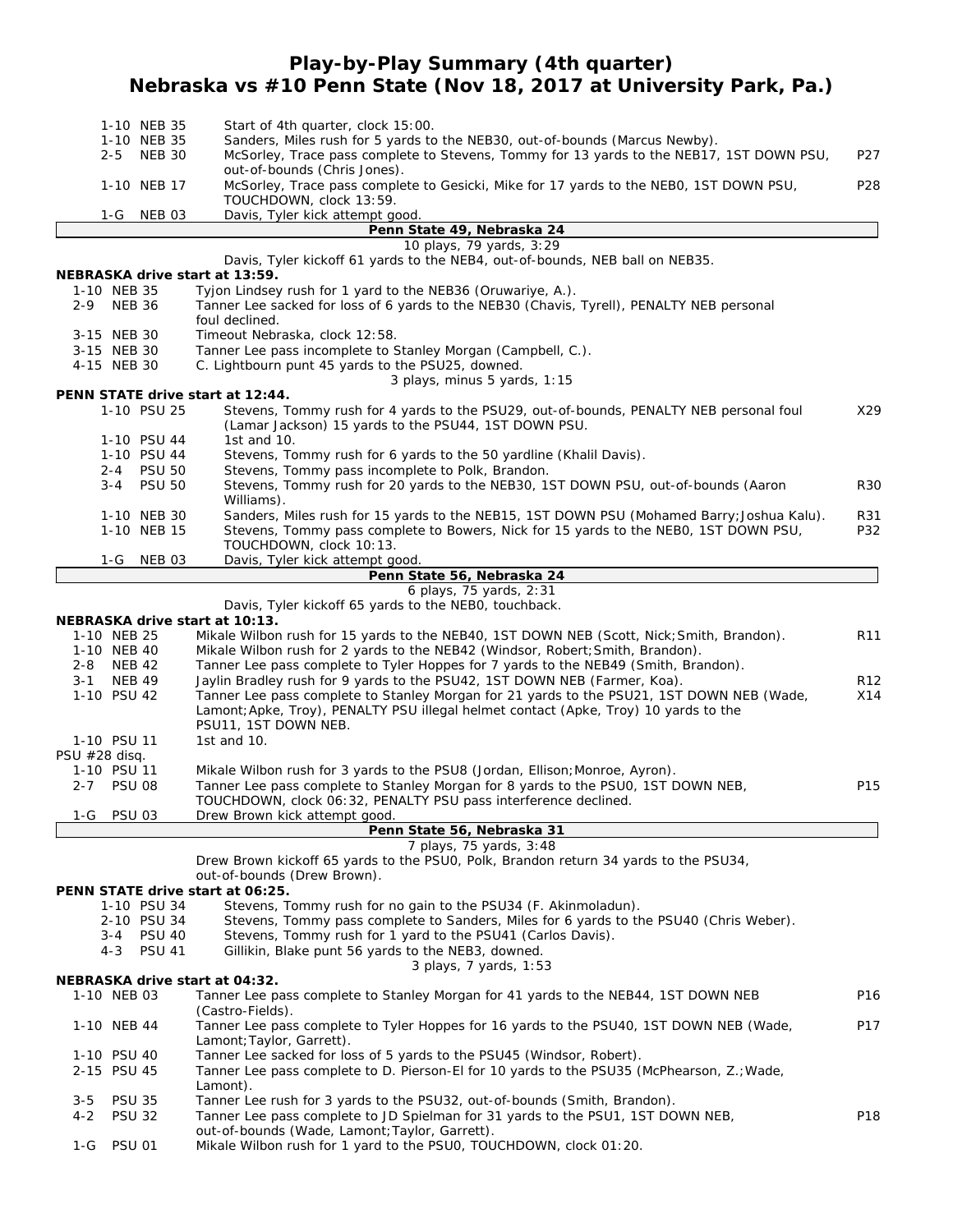## **Play-by-Play Summary (4th quarter) Nebraska vs #10 Penn State (Nov 18, 2017 at University Park, Pa.)**

|         | 1-G PSU 03    | Drew Brown kick attempt good.                                                             |                 |
|---------|---------------|-------------------------------------------------------------------------------------------|-----------------|
|         |               | Penn State 56, Nebraska 38                                                                |                 |
| 1-G     | <b>NEB 35</b> | Timeout Penn State, clock 01:20.                                                          |                 |
|         |               | 7 plays, 97 yards, 3:12                                                                   |                 |
|         |               | Drew Brown kickoff 11 yards to the NEB46, on-side kick, recovered by NEB D. Pierson-El on |                 |
|         |               | <b>NEB46.</b>                                                                             |                 |
|         |               | NEBRASKA drive start at 01:20.                                                            |                 |
|         | 1-10 NEB 46   | Tanner Lee pass complete to D. Pierson-El for 14 yards to the PSU40, 1ST DOWN NEB (Smith, | P <sub>19</sub> |
|         |               | Brandon; Taylor, Garrett).                                                                |                 |
|         | 1-10 PSU 40   | Tanner Lee pass complete to Mikale Wilbon for 6 yards to the PSU34 (Castro-Fields).       |                 |
|         | 2-4 PSU 34    | Tanner Lee pass complete to JD Spielman for 7 yards to the PSU27, 1ST DOWN NEB            | P <sub>20</sub> |
|         |               | (McPhearson, Z.).                                                                         |                 |
|         | 1-10 PSU 27   | Tanner Lee pass complete to JD Spielman for 24 yards to the PSU3, 1ST DOWN NEB (Cooper,   | P21             |
|         |               | Jake).                                                                                    |                 |
| 1-G     | <b>PSU 03</b> | Tanner Lee pass incomplete to JD Spielman.                                                |                 |
| $2 - G$ | <b>PSU 03</b> | Tanner Lee pass incomplete to D. Pierson-EI (Wade, Lamont).                               |                 |
|         | 3-G PSU 03    | Tanner Lee pass complete to Jack Stoll for 3 yards to the PSUO, TOUCHDOWN, clock 00:00.   |                 |
|         |               | Penn State 56, Nebraska 44                                                                |                 |
|         |               | End of game, clock 00:00.                                                                 |                 |

|                        |       |             |    |           |  | <i>Dlays, 54 yards, 1:20</i> " |                    | FINAL SCORE: Penn State 56, Nebraska 44 |             |           |
|------------------------|-------|-------------|----|-----------|--|--------------------------------|--------------------|-----------------------------------------|-------------|-----------|
|                        |       | Time        |    | 1st Downs |  |                                | <b>Conversions</b> |                                         |             |           |
| <b>Quarter Summary</b> | Score | <b>Poss</b> | R. | <b>D</b>  |  | 3rd                            | 4th                | Rushina                                 | Passing     | Penalties |
| Nebraska               | 20    | 09:35       |    |           |  | $2 - 4$                        | - 1 - 1            | $9 - 23$                                | 12-15-0-188 | $1 - 15$  |

Penn State 14 05:25 2 3 1 6 1-2 0-0 7-51 4-5-0-51 1-10